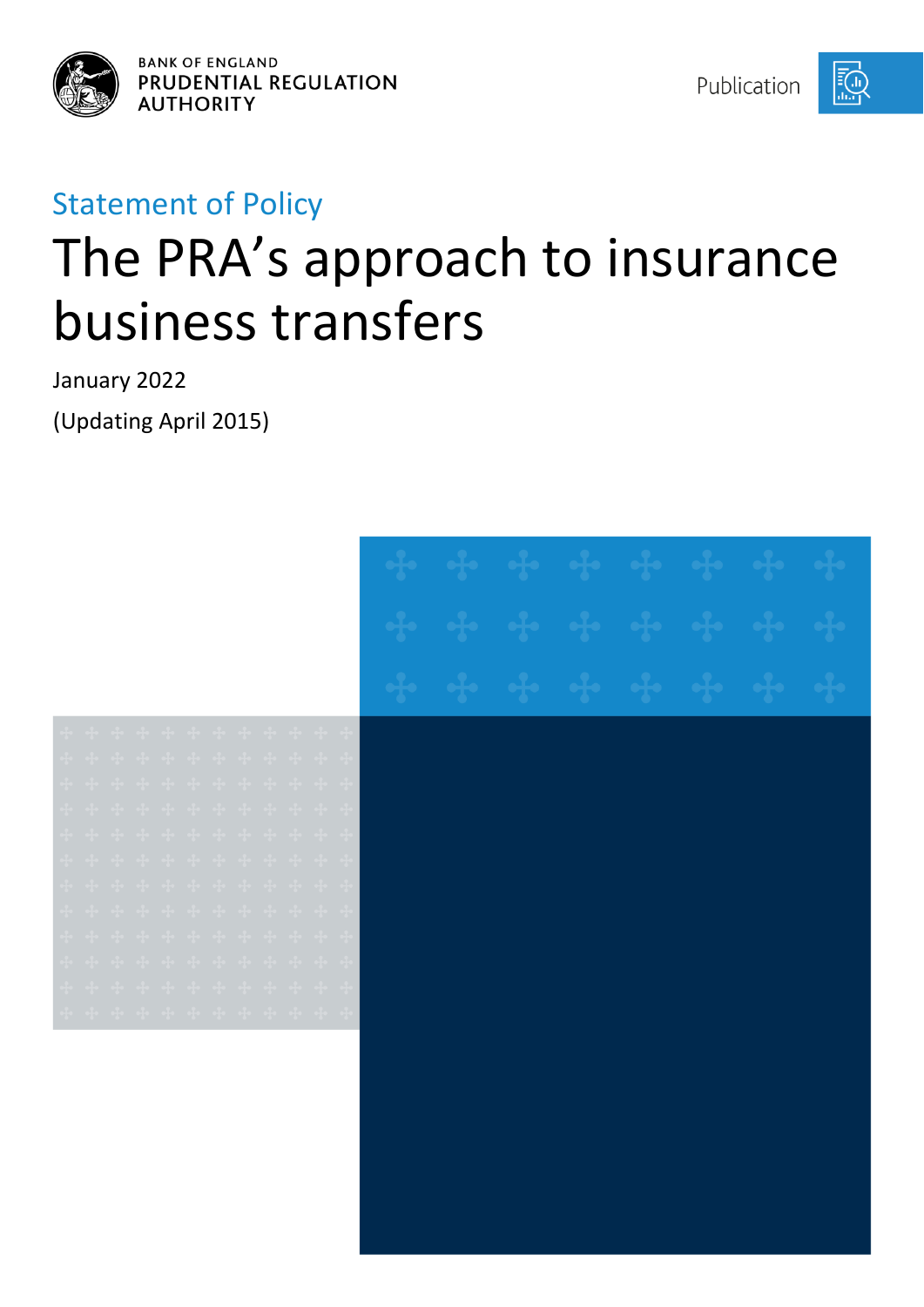

BANK OF ENGLAND<br>PRUDENTIAL REGULATION<br>AUTHORITY

Statement of Policy

# The PRA's approach to insurance business transfers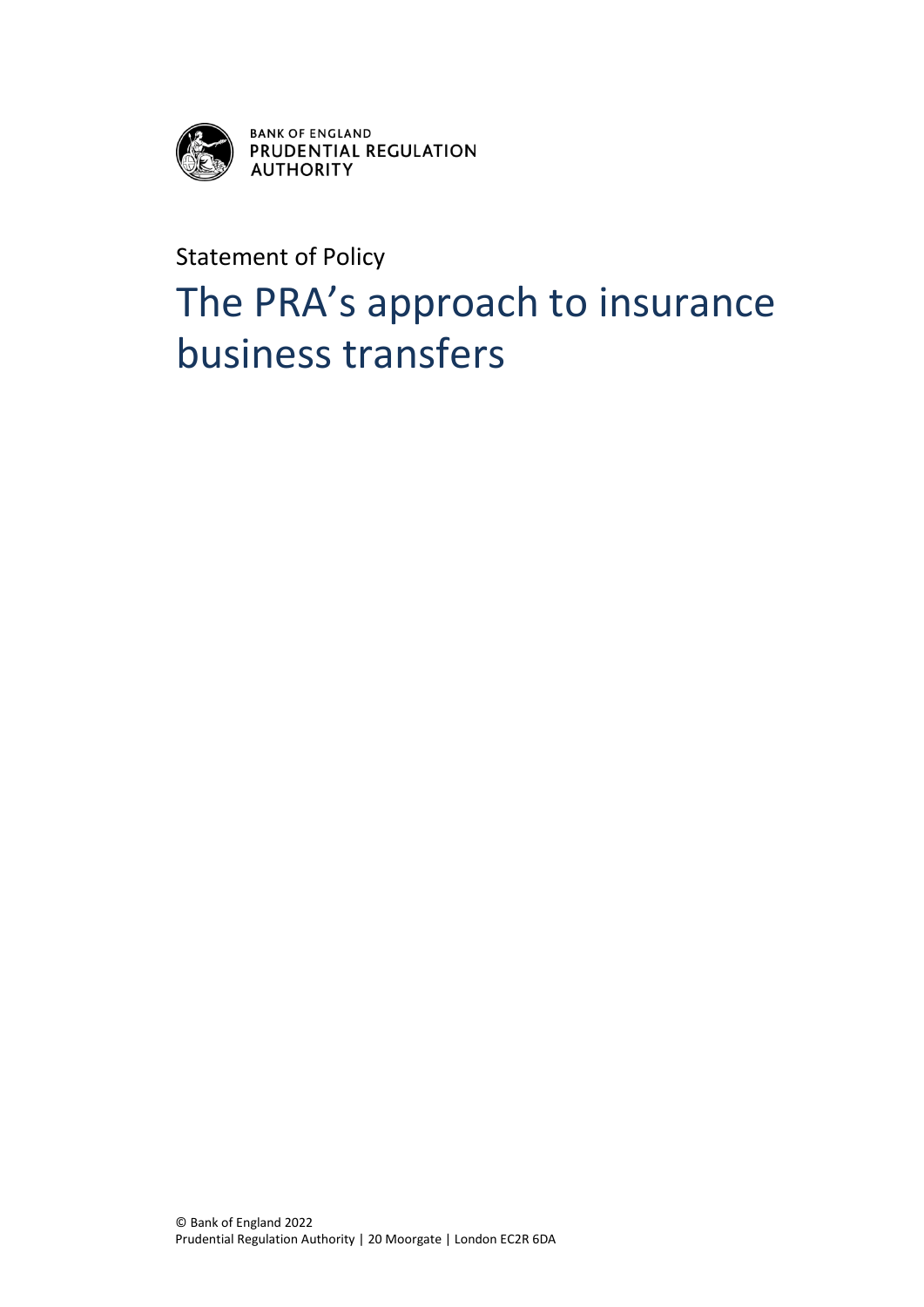## **Contents**

|                | <b>Introduction</b>                                                                              |    |
|----------------|--------------------------------------------------------------------------------------------------|----|
| $\overline{2}$ | Transfers of insurance business under Part VII of the Financial Services and Markets Act<br>2000 |    |
| 3              | Insurance business transfers outside the United Kingdom                                          |    |
| 4              | <b>Friendly Society transfers and amalgamations</b>                                              | 18 |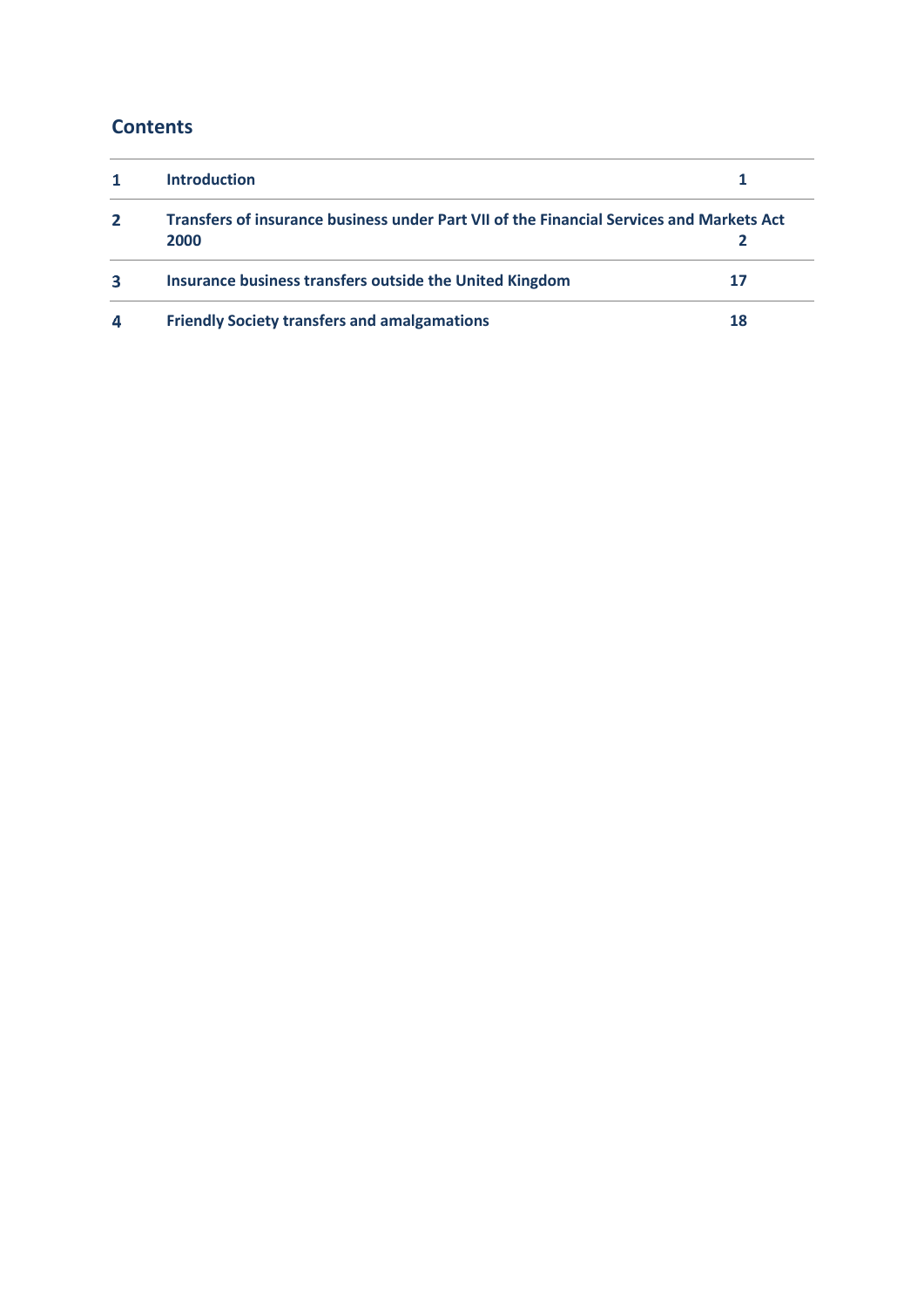#### <span id="page-3-0"></span> $\mathbf{1}$ **Introduction**

1.1 The purpose of this statement of policy is to set out the approach and expectations of the Prudential Regulation Authority (PRA) in relation to transfers of insurance business under Part VII of the Financial Services and Markets Act 2000 (FSMA), insurance business transfers from Switzerland, and friendly society transfer of engagements and amalgamations. It is relevant to insurance firms and friendly societies authorised by the PRA.

1.2 While this statement sets out the PRA's expectations in relation to insurance business transfers, the PRA will consult with the Financial Conduct Authority (FCA) in advance of making certain decisions in respect of a transfer and will seek to avoid introducing, inadvertently, incompatible requirements.1 The FCA has also set out its own approach to and expectations in respect of insurance business transfers in SUP 18 of the FCA Handbook and FCA Final Guidance (FG) 18/4: The FCA's approach to the review of Part VII insurance business transfers.2

1.3 Chapter 2 is aimed at any firm, or one or more underwriting members of the Society of Lloyd's, or one or more persons who have ceased to be such a member, proposing to make an application to transfer the whole or part of its business by an insurance business transfer scheme under section 107 of the FSMA or to accept such a transfer. Chapter 2 is also aimed at the independent expert approved by the PRA to make the scheme report under section 109 of FSMA.

1.4 Chapter 3 is aimed at any firm proposing to accept transfers of insurance business from Switzerland.

1.5 Chapter 4 is aimed at any friendly societies proposing to amalgamate under section 85 of the Friendly Societies Act 1992, to any friendly society proposing to transfer engagements under section 86 of that Act to another person or body of persons and to any person or body of persons (whether or not a friendly society) proposing to accept such a transfer.

1.6 Chapter 2 should be read in conjunction with Part VII of FSMA, all relevant secondary legislation<sup>3</sup> and the high level expectations outlined in 'The Prudential Regulation Authority's approach to insurance supervision'.4 Chapter 3 should be read in conjunction with the Friendly Societies Act 1992 and *'The Prudential Regulation Authority's approach to insurance supervision'.* 5

1.7 In this statement, reference to 'the regulators' means the PRA and the Financial Conduct Authority (FCA).

5 *Ibid*, footnote 3.

 $\mathbf{1}$ See July 2019[: https://www.bankofengland.co.uk/-/media/boe/files/memoranda-of-understanding/fca-and-bank-prudential-july-](https://www.bankofengland.co.uk/-/media/boe/files/memoranda-of-understanding/fca-and-bank-prudential-july-2019.pdf)[2019.pdf.](https://www.bankofengland.co.uk/-/media/boe/files/memoranda-of-understanding/fca-and-bank-prudential-july-2019.pdf)

 $\frac{2}{3}$  [https://www.fca.org.uk/publications/finalised-guidance/fg18-04-review-part-vii-insurance-business-transfers.](https://www.fca.org.uk/publications/finalised-guidance/fg18-04-review-part-vii-insurance-business-transfers)

<sup>3</sup> Including but not limited to, the Financial Services and Markets Act 2000 (Control of Business Transfers) (Requirements on Applications) Regulations 2001 (SI2001/3625), the Financial Services and Markets Act 2000 (Control of Transfers of Business Done at Lloyd's) Order 2001 (SI 2001/3626), the amendments to FSMA made by the Financial Services and Markets Act 2000 (Amendment) (EU Exit) Regulations 2019 (SI 2019/632) and, if relevant, the transitional provision in the Financial Services (Miscellaneous )(Amendment) (EU Exit) Regulations 2019 (SI 2019/710).

<sup>4</sup> The Prudential Regulation Authority's approach to insurance supervision, October 2018: [https://www.bankofengland.co.uk/-](https://www.bankofengland.co.uk/-/media/boe/files/prudential-regulation/approach/insurance-approach-2018.pdf) [/media/boe/files/prudential-regulation/approach/insurance-approach-2018.pdf.](https://www.bankofengland.co.uk/-/media/boe/files/prudential-regulation/approach/insurance-approach-2018.pdf)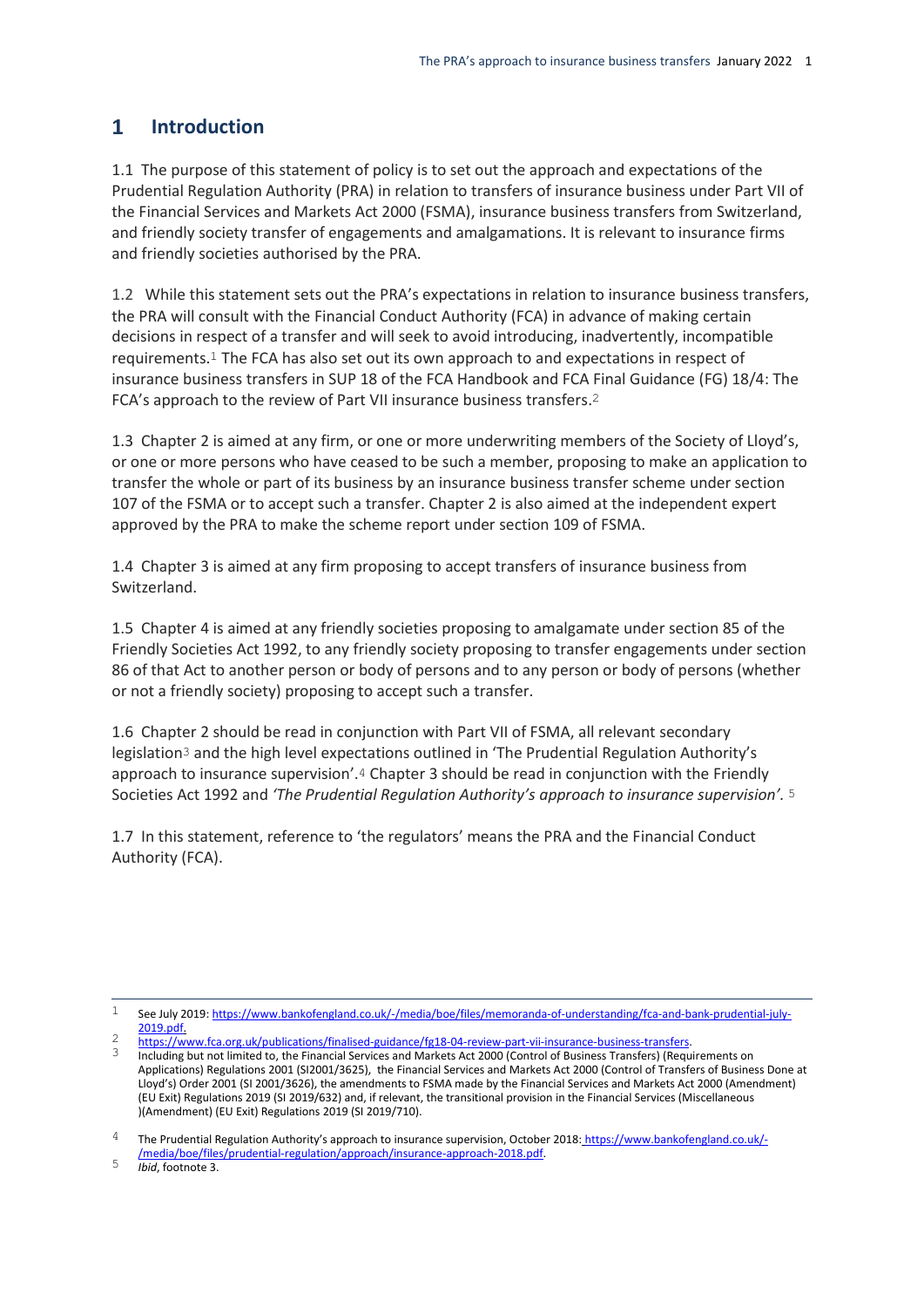#### <span id="page-4-0"></span> $\mathbf{z}$ **Transfers of insurance business under Part VII of the Financial Services and Markets Act 2000**

#### **Introduction to insurance business transfers**

2.1 Insurance business transfers that are subject to Part VII of FSMA<sup>6</sup> must be approved by the court under section 111 of FSMA. The following pieces of statutory legislation also apply:

- (1) The Financial Services and Markets Act 2000 (Control of Business Transfers) (Requirements on Applicants) Regulations 2001 (SI 2001/3625) (the Business Transfers Regulations).
- (2) The Financial Services and Markets Act 2000 (Control of Transfers of Business Done at Lloyd's) Order 2001(SI 2001/3626) (the Lloyd's Order).

These regulations set out minimum requirements for publicising schemes, notifying certain interested parties directly (subject to the discretion of the court), and giving information to anyone who requests it.

2.2 An insurance business transfer scheme is defined in section 105 of FSMA and the definition includes transfers from underwriting members and former members of Lloyd's. The business transferred may include liabilities and potential liabilities on expired policies, liabilities on current policies and liabilities on contracts to be written in the period until the transfer takes effect. The parties to schemes approved under foreign legislation or involving novations of reinsurance or a captive insurer can apply to the court for an order sanctioning the scheme.

2.3 The PRA is likely to consider a novation or a number of novations as amounting to an insurance business transfer only if their number or value were such that the novation was to be regarded as a transfer of part of the business. A novation is an agreement between the policyholder and two insurers whereby a contract with one insurer is replaced by a contract with the other. If an insurer agrees to meet the liabilities (this may include undertaking the administration of the policies) of another insurer by means of a reinsurance contract, including Lloyd's reinsurance to close, this would not constitute an insurance business transfer because the contractual liability remains with the original insurer; nor would an arrangement whereby an insurer offers to renew the policies of another insurer on their expiry date.

2.4 Under section 112 of FSMA, the court has wide discretion to transfer property and liabilities to the transferee and to make orders in relation to incidental, consequential and supplementary matters.

2.5 Amalgamations of friendly societies and transfers of engagements from friendly societies to other bodies (whether or not friendly societies) are governed by Part VIII of the Friendly Societies Act 1992 and Schedule 15 to that Act applies.

2.6 Legislation in respect of other transactions, does not negate the requirements under Part VII of FSMA. It is for the firms participating in such transactions to determine whether or not the proposed transfer gives rise to an insurance business transfer.

<sup>6</sup> 6 As amended by the Financial Services and Markets Act 2000 (Amendment) (EU Exit) Regulations 2019 (SI 2019/632)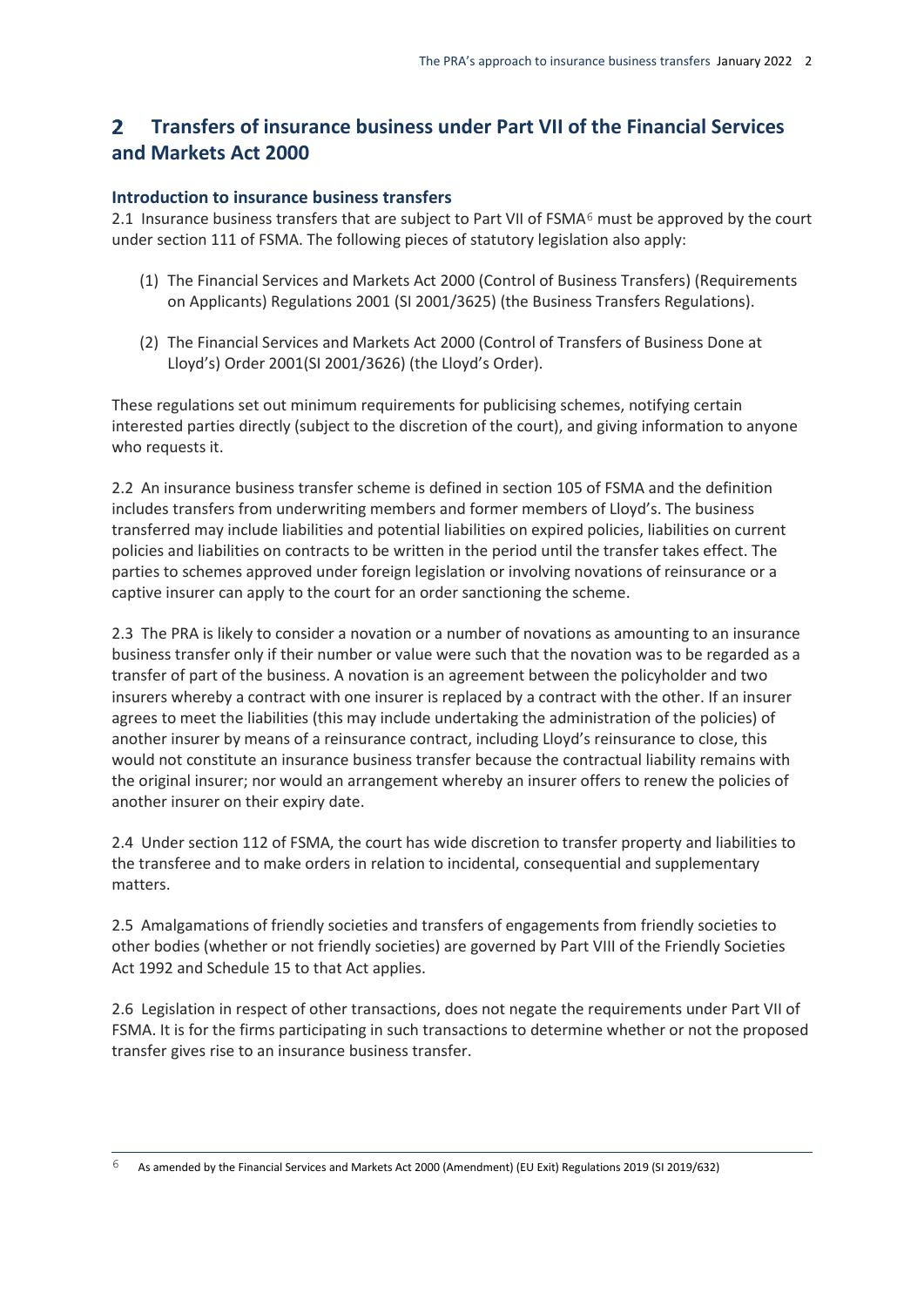#### **The regulators**

2.7 Part VII of FSMA prescribes certain statutory functions in relation to insurance business transfer schemes for both the PRA and the FCA. In accordance with FSMA, the PRA and the FCA maintain a Memorandum of Understanding,7 which describes each regulator's role in relation to the exercise of its functions under FSMA relating to matters of common regulatory interest and how each regulator intends to ensure the co-ordinated exercise of such functions.<sup>8</sup> Under the Memorandum of Understanding, the PRA will lead the process for insurance business transfers and will be responsible for specific regulatory functions connected with Part VII applications, including the provision of certificates under section 111 of FSMA.

2.8 By virtue of section 110 of FSMA, both the PRA and the FCA are entitled to be heard in the proceedings. The Memorandum of Understanding<sup>9</sup> confirms that both the PRA and the FCA may provide the court with oral or written representations setting out their views on the proposed transfer scheme, for example, by way of a report to the court. The PRA's usual practice is to prepare reports for the court.

2.9 As set out in the Memorandum of Understanding, before nominating or approving an independent expert under section 109(2)(b) of FSMA or approving the form of a scheme report under section 109(3) the PRA will first consult the FCA. Further, the PRA will consult appropriately with the FCA before approving the notices required under the Business Transfers Regulations.

2.10 Transfers may have both positive and negative effects on individual policyholders. A procedural concern for the PRA will be to satisfy itself that each policyholder has adequate information and reasonable time within which to determine whether or not they are adversely affected and, if adversely affected, whether to make representations to the court. When reaching its view, the PRA will act in a way it considers most appropriate to advancing its own statutory objectives and will consult with the FCA.

#### **The PRA's role in transfers of insurance business under Part VII of FSMA**

2.10A The PRA has specific regulatory functions connected with insurance business transfer schemes required by FSMA. This role includes approving the independent expert and the form of the scheme report (these functions are described in further detail below). The PRA also assesses insurance business transfer schemes against its statutory objectives. The PRA's approach to assessing schemes is outlined in 2.55-2.73.

#### **Initial steps**

1

2.11 The PRA will consult with the FCA both at the outset and throughout the insurance business transfer process.

2.12 When an insurance business transfer scheme is being considered, the scheme promoter(s) should approach the regulators, and any relevant overseas regulators at an early stage, in order to enable the relevant regulators to consider the issues that are likely to arise, and to enable a practical timetable for the scheme to be established.

<sup>7</sup> <https://www.bankofengland.co.uk/-/media/boe/files/memoranda-of-understanding/fca-and-bank-prudential-july-2019.pdf><br>8 Houwuar note that to the outent that a prepased transfer relates to uith prefits policies, the relate a However, note that to the extent that a proposed transfer relates to with-profits policies, the roles and responsibilities set out in the With-Profits, Memorandum of Understanding between the PRA and FCA will also apply[: https://www.bankofengland.co.uk/-](https://www.bankofengland.co.uk/-/media/boe/files/memoranda-of-understanding/fca-and-pra-supervision-of-with-profits-policies.pdf)

[<sup>/</sup>media/boe/files/memoranda-of-understanding/fca-and-pra-supervision-of-with-profits-policies.pdf.](https://www.bankofengland.co.uk/-/media/boe/files/memoranda-of-understanding/fca-and-pra-supervision-of-with-profits-policies.pdf) 9 [https://www.bankofengland.co.uk/-/media/boe/files/memoranda-of-understanding/fca-and-bank-prudential-july-2019.pdf.](https://www.bankofengland.co.uk/-/media/boe/files/memoranda-of-understanding/fca-and-bank-prudential-july-2019.pdf)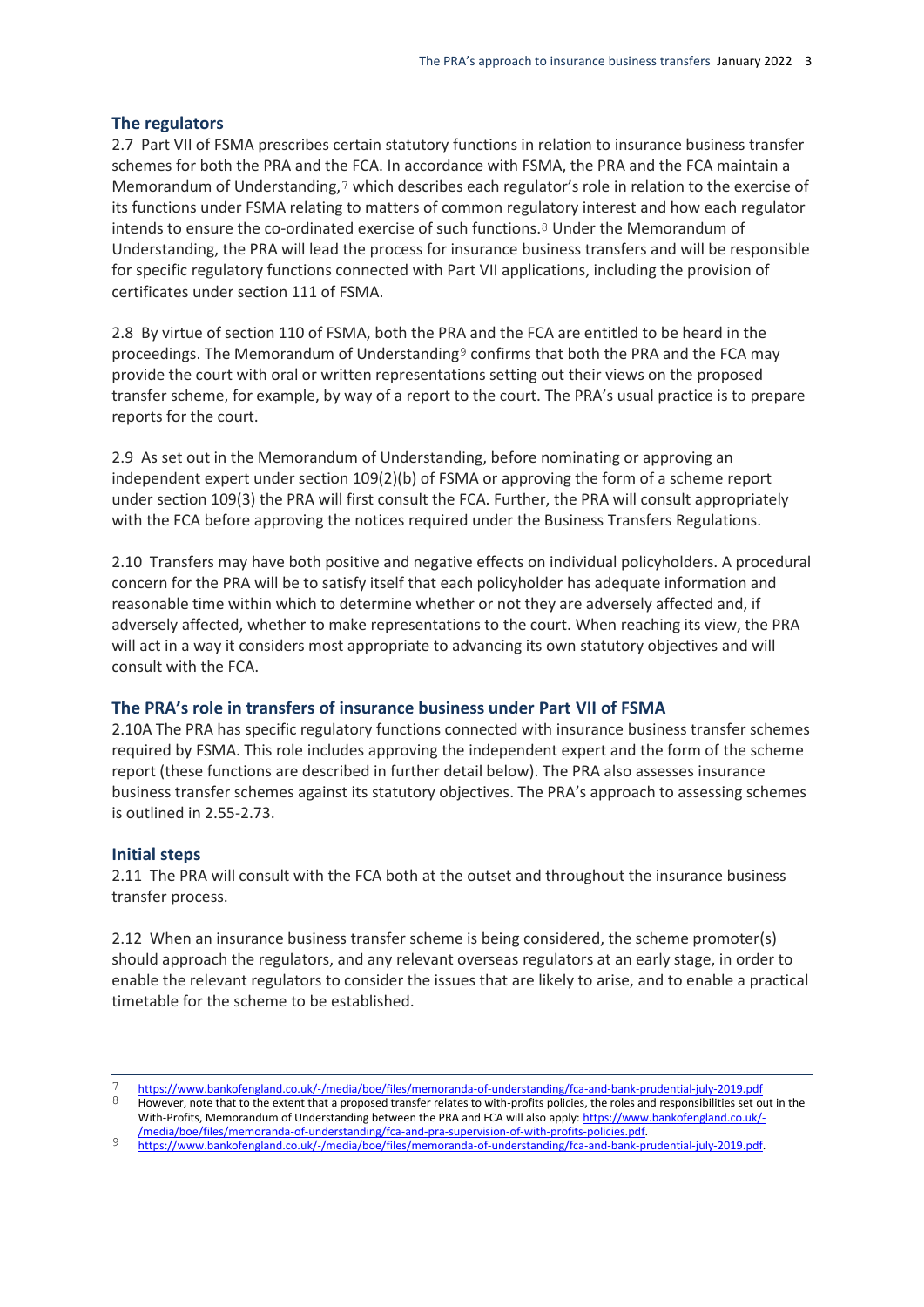2.13 The initial documentary information on the scheme should be provided to the regulators, and should include its broad outline and its purpose. The initial documentary information provided by the promoter(s) should outline the type and size of transferring business, the proposed transferor(s) and transferee(s), the proposed timelines, the purpose of the transfer, details of any related transactions or wider restructuring plans, and any other relevant information regarding the proposed scheme. The PRA may indicate to the promoter(s) how closely it wishes to monitor the progress of the scheme, including the extent to which it wishes to see draft documentation.

2.13A Where a scheme involves a book of non-life insurance business in run-off, with gross technical provisions of more than £100 million,10 and where the scheme will increase the transferee's technical provisions by more than 10%, the PRA intends to exercise its powers under s166 of FSMA in order to assess the operational readiness of the transferee to accept the scheme in most cases, except where it is able to satisfy itself by other means such as a recent s166 assessment in the same area or an equivalent assessment by an independent body or regulator. This assessment would be commissioned prior to the nomination of the independent expert.

2.14 The promoters should ensure that any relevant fees for both the PRA and FCA are paid directly to the FCA before any application will be considered.

2.15 Where a transfer involves a significant restructuring the PRA may levy a Special Project Fee for restructuring in accordance with the PRA Rulebook.

#### **Independent expert**

#### **Qualifications**

2.16 Under section 109(2) of FSMA a scheme report may only be made by a person:

- (1) appearing to the PRA to have the skills necessary to enable them to make a proper report; and
- (2) nominated or approved for the purpose by the PRA.

2.17 The regulators expect the independent expert making the scheme report to be a neutral person, who:

(1) is independent, that is, any direct or indirect interest or connection they have or have had in either the transferor or transferee should not be such as to prejudice their status in the eyes of the court;

(1A) works for an employer that is independent, that is, any direct or indirect interest or connections they have in either the transferor(s) or transferee(s) should not be such as to prejudice the independent expert's status in the eyes of the court;

(2) has relevant knowledge, both practical and theoretical, and experience of the types of insurance business transacted by the transferor and transferee; and

(2A) has the appropriate time and capacity to undertake the work required to make the scheme report to a standard which allows it to be approved by the PRA having consulted with the FCA.

 $\overline{a}$  $10$  If the parties have differing valuations of the technical provisions being transferred, the higher valuation will be used in determining whether the threshold is triggered.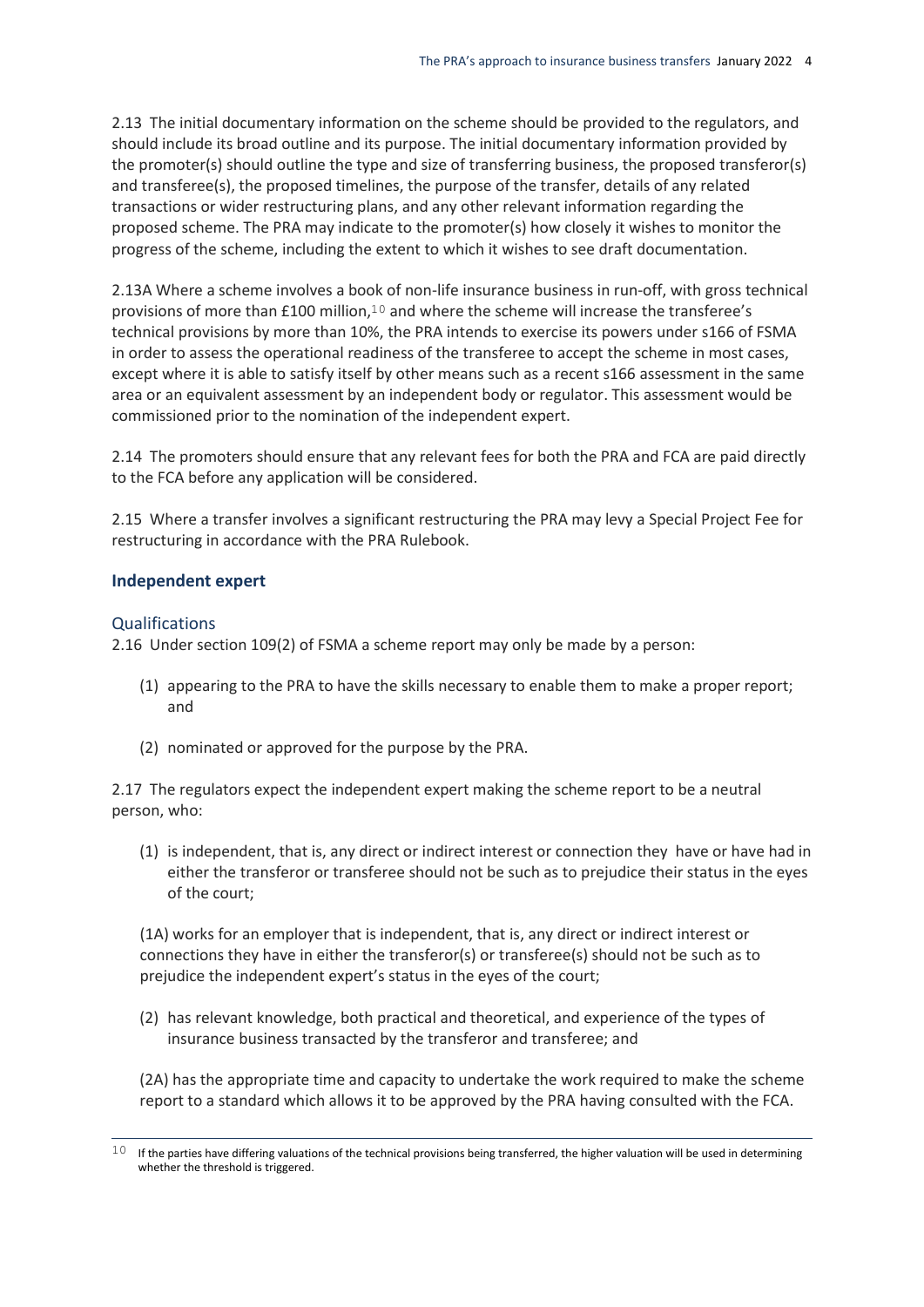The principles<sup>11</sup> set out in PRA Supervisory Statement SS7/14 also apply to the independent expert.

2.18 For a transfer of long-term insurance business the independent expert should be an actuary familiar with the role and responsibilities of the actuarial function holder. If the relevant insurance business includes with-profits insurance business, the independent expert should be familiar with the role and responsibilities of a with-profits actuary.

2.19 For a transfer of general insurance business the independent expert should normally be competent at assessing technical provisions and the uncertainties and volatility of the liabilities they represent (such as an actuary). Exceptionally, where issues other than the ability of the transferee to meet the liabilities to be transferred are much more significant in assessing the likely effects of the scheme, this criterion might not be applied. In this case the independent expert would be expected to take advice from an appropriately qualified practitioner about the adequacy of the financial resources of the transferee.

2.20 The independent expert would not normally be expected to be knowledgeable about:

- (1) general insurance business if the business being transferred is long-term insurance business only; or
- (2) about long-term insurance business if the business being transferred is general insurance business only.

However, where either the transferor or transferee is a composite, they should understand the relevance of the general insurance business to the security of the long-term insurance business policyholders, and vice versa, and may need to seek independent specialist advice. It may also be appropriate for the independent expert to seek independent specialist advice where a scheme contains specialist or niche lines of business (and where they have done so, indicate the extent of the reliance on that advice).

#### Appointment

 $\overline{a}$ 

2.21 The PRA may only nominate or approve an appointment after consultation with the FCA.

2.22 The suitability of a person to act as an independent expert depends on the nature of the scheme and the firms concerned. On the basis of the initial documentary information supplied by the scheme promoter(s) (and any other knowledge it has of the circumstances and the firms), the regulators will consider what skills are needed to make a proper report on the scheme and what criteria should therefore be applied to the choice of independent expert.

2.23 Under section 107(2) of FSMA, the application to the court may be made by the transferor, the transferee or both. When reasonably practical, the intended applicant should choose their nominee for independent expert, in the light of any criteria advised by the PRA. The intended applicant(s) should then advise the PRA of their choice, unless the PRA wishes them to defer nomination or to make its own nomination. The notification should be accompanied by reasons why the party considers the nominee to be a suitable person to act as independent expert. Relevant details provided should include information about the nominee's experience and qualifications; the proposed terms and conditions of the nominee's appointment, including any remuneration arrangements; any current or previous professional or commercial arrangements with the

<sup>11</sup> SS7/14, 'Reports by skilled persons', June 2014: [https://www.bankofengland.co.uk/prudential-regulation/publication/2014/reports](https://www.bankofengland.co.uk/prudential-regulation/publication/2014/reports-by-skilled-persons-ss)[by-skilled-persons-ss.](https://www.bankofengland.co.uk/prudential-regulation/publication/2014/reports-by-skilled-persons-ss)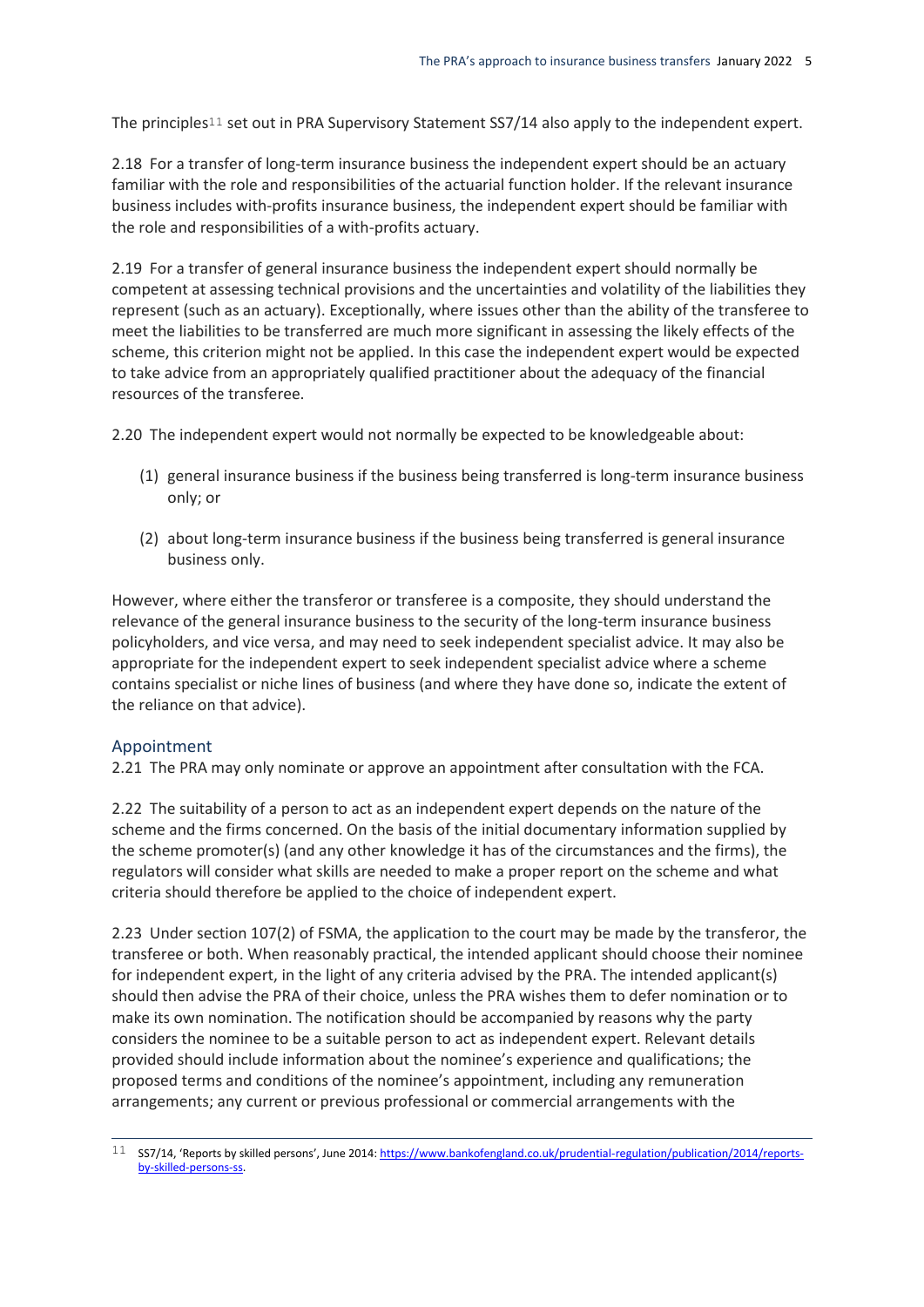transferor, transferee or their associated companies, including the remuneration (direct or indirect) for those arrangements with the nominee and/or with any professional firm or company in which the nominee has or has had any interest; and information regarding their time and capacity to undertake the work.

2.24 The PRA may wish to have preliminary discussions with the nominee about the transfer before the PRA determines if they are suitably qualified to address issues arising from the transfer. The PRA, in consultation with the FCA, will consider the suitability of the nominee and will inform the firm that nominated them whether they have been approved. Since the nature of the scheme is a factor in determining the suitability of the nominee, the PRA cannot approve a nominee before the broad outlines of the scheme have been determined.

2.25 The PRA may itself nominate the independent expert (following consultation with the FCA), either where it indicates that a nomination is not required by the parties, or where it does not approve the parties' own nomination. In either case, the PRA will inform the promoters of its nominee.

2.26 The PRA expects firms to co-operate fully with the independent expert and provide them with access to all relevant information and appropriate staff, in a timely manner.

2.26A The role of the independent expert is ongoing, and continues until the scheme has become effective or until the point the independent expert informs the regulators that they formally withdraw from the appointment. Therefore, the independent expert should continue to assess their independence throughout the Part VII process and promptly notify the regulators where they perceive there has been a change.

#### **Scheme report**

2.27 Under section 109 of FSMA, a scheme report must accompany an application to the court to approve an insurance business transfer scheme. This report must be made in a form approved by the PRA (following consultation with the FCA).

2.27A The PRA's assessment of whether to approve the form of the scheme report considers if the report is in an appropriate form to be submitted to the court to assist its assessment of the scheme. The PRA expects to take into consideration whether the report:

- (1) covers in sufficient detail all the issues that appear to the PRA to be relevant; and
- (2) incorporates appropriate reasoning.

2.27B The PRA would generally expect a scheme report to contain at least the information specified in 2.30 and 2.32–2.33 below before it would be able to consider approving the form of the report.

2.28 When the PRA has approved the form of a scheme report, the scheme promoter(s) may expect to receive written confirmation to that effect.

2.29 There may be matters relating to the scheme or the parties to the transfer that the regulators wish to draw to the attention of the independent expert. The regulators may also wish the report to address particular issues. The independent expert would therefore be expected to contact the regulators at an early stage to establish whether there are such matters or issues. The independent expert should form their own opinion on such issues, which may differ from the opinion of the regulators.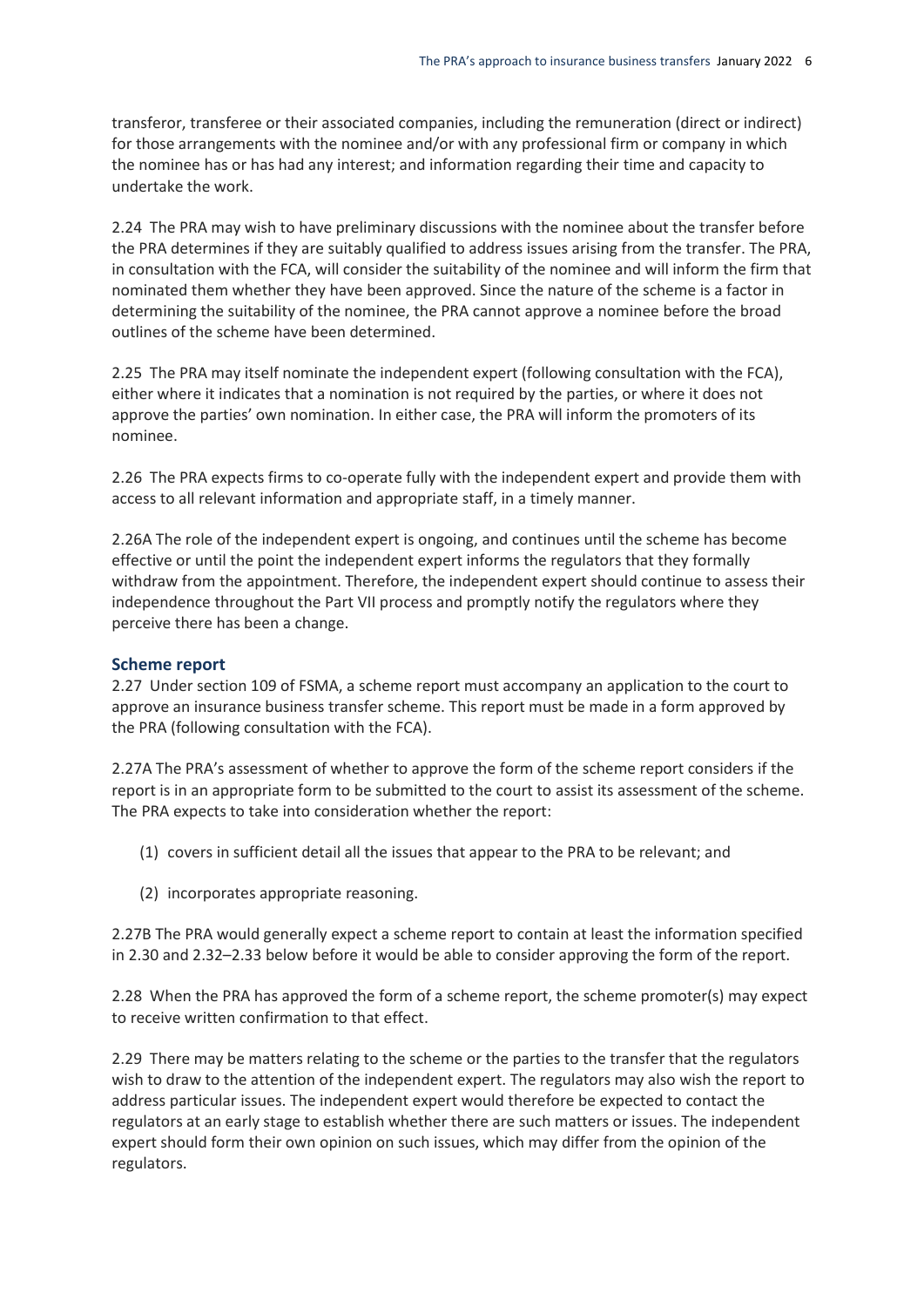2.30 The scheme report should comply with the applicable rules on expert evidence and should as a minimum contain the following information:

- (1) who appointed the independent expert and who is bearing the costs of that appointment;
- (2) confirmation that the independent expert has been approved or nominated by the PRA;
- (3) a statement of the independent expert's professional qualifications and (where appropriate) descriptions of the experience that makes them appropriate for the role;
- (4) whether the independent expert, or their employer, has, or has had, direct or indirect interest in any of the parties which might be thought to influence their independence, and details of any such interest;
- (5) the scope of the report;
- (6) the purpose of the scheme;
- (7) a summary of the terms of the scheme in so far as they are relevant to the report;
- (8) what documents, reports and other material information the independent expert has considered in preparing the report, whether they have identified any material issues with the information provided and whether any information that they requested has not been provided;

(8A) any firm-specific information the independent expert considers should be included, where the applicant(s) consider it inappropriate to disclose such information, then the independent expert should explain this and the reasons why disclosure has not been possible;

- (9) the extent to which the independent expert has relied on:
	- (a) information provided by others; and
	- (b) the judgement of others;
- (10) the people the independent expert has relied on and why, in their opinion, such reliance is reasonable;
- (11) their opinion of the likely effects of the scheme on policyholders (this term is defined to include persons with certain rights and contingent rights under the policies), distinguishing between:
	- (a) transferring policyholders;
	- (b) policyholders of the transferor whose contracts will not be transferred;
	- (c) policyholders of the transferee; and
	- (d) any other relevant policyholder groupings within the above that the independent expert has identified.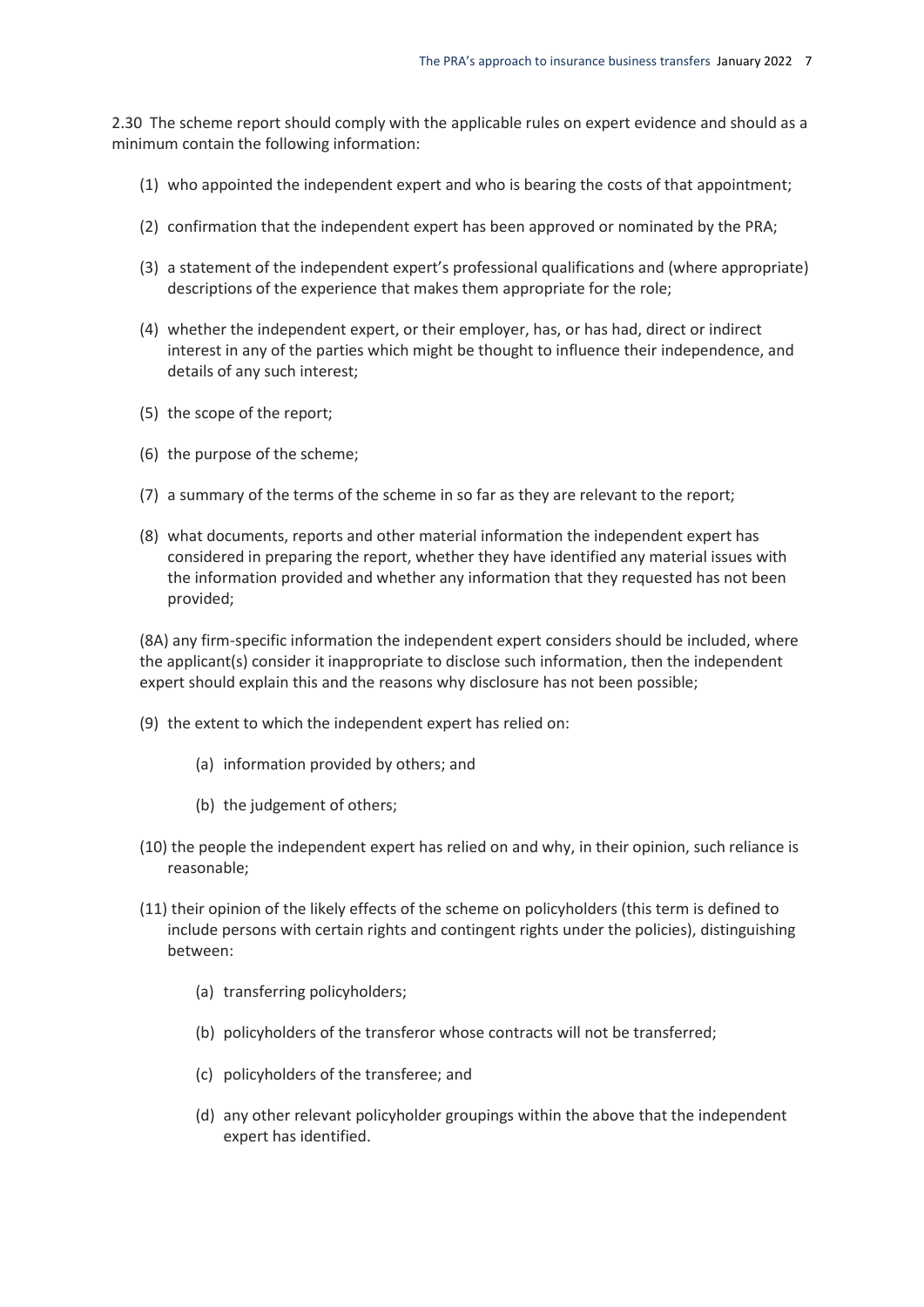- (12) their opinion on the likely effects of the scheme on any reinsurer of a transferor, whose contracts of reinsurance are to be transferred by the scheme;
- (12A) their definition of 'material adverse' effect;
- (13) what matters (if any) that the independent expert has not taken into account or evaluated in the report that might, in their opinion, be relevant to policyholders' consideration of the scheme;
- (14) for each opinion and conclusion that the independent expert expresses in the report, an outline of their reasons; and
- (15) an outline of permutations if a scheme has concurrent or linked schemes, and analysis of the likely effects of the permutations on policyholders.

2.31 The purpose of the scheme report is to inform the court and the independent expert, therefore, has a duty to the court. However reliance will also be placed on it by policyholders, reinsurers, and others affected by the scheme and by the regulators. The amount of detail that it is appropriate to include will depend on the complexity of the scheme, the materiality of the details themselves and the circumstances.

2.31A The independent expert is ultimately responsible and accountable for the opinions and conclusions expressed in the scheme report, including where reliance has been placed on others. Therefore where the independent expert has placed reliance on others, they must be clear why they are content to do so.

2.32 The summary of the terms of the scheme should include:

- (1) a description of any reinsurance arrangements that it is proposed should pass to the transferee under the scheme; and
- (2) a description of any guarantees or additional reinsurance that will cover the transferred business or the business of the transferor that will not be transferred.

2.33 The independent expert's opinion of the likely effects of the scheme should be assessed at both firm and policyholder level<sup>12</sup> and should:

- (1) include a comparison of the likely effects if it is or is not implemented;
- (2) state whether the firm(s) considered alternative arrangements and, if so, what were the arrangements and why were they not proceeded with;

(2A) analyse and conclude on how groups of policyholders are affected differently by the scheme, and whether such effects are material in the independent expert's opinion. Where the independent expert considers such effects to be material, they should explain how this affects their overall opinion;

(3) include the independent expert's views on:

 $\overline{a}$ 

 $12$  Independent experts when forming their assessment of the effects of a scheme at the policyholder level should have regard to whether the scheme may give rise to different prudential impacts for different types of policyholders for example unit-linked policyholders and with-profit policyholders.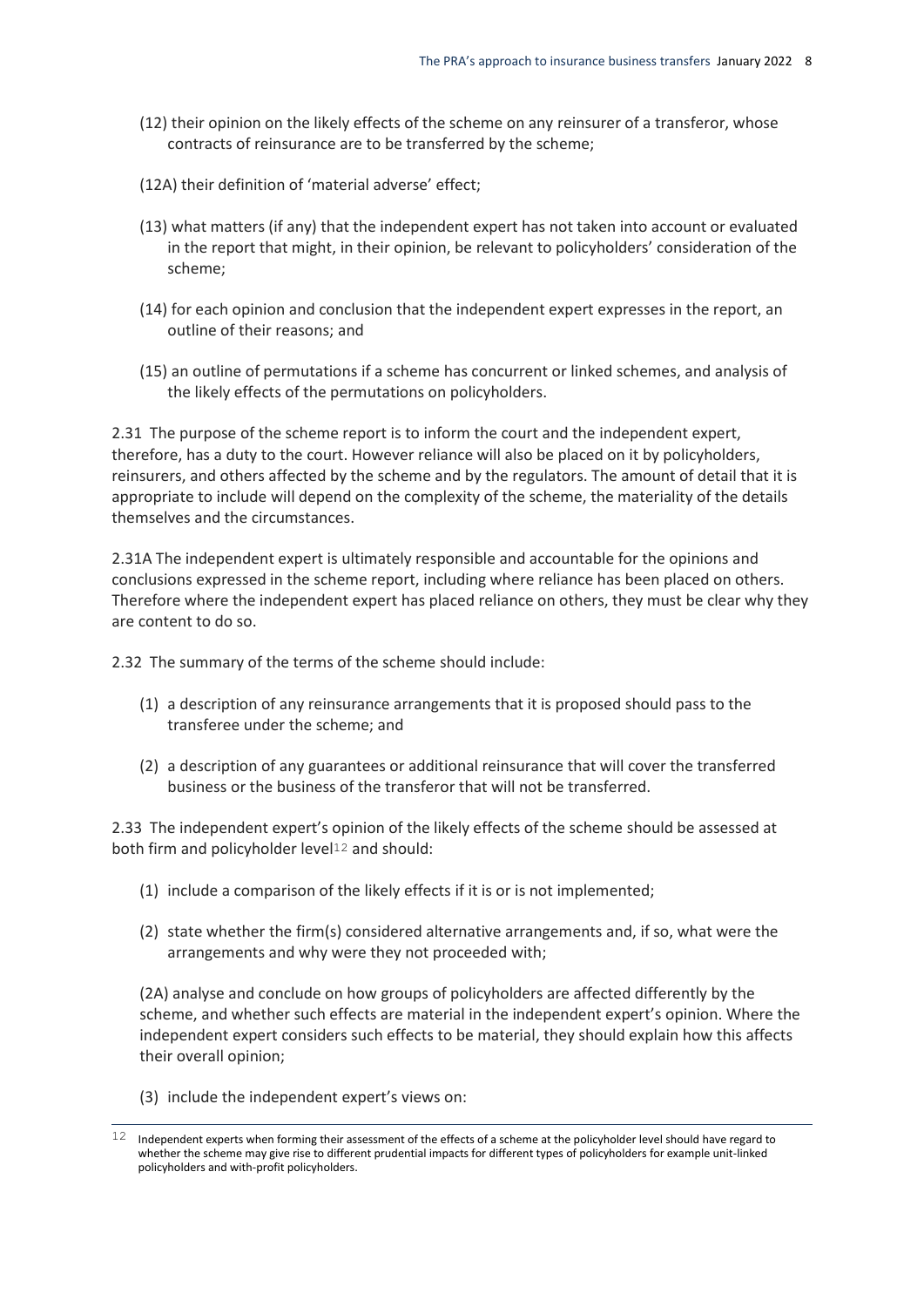(a) the likely effect of the scheme at firm and policyholder level on the ongoing security of policyholders' contractual rights, including an assessment of the stress and scenario testing carried out by the firm(s) and of the potentially available management actions that have been considered by the board of the firm(s) and the likelihood and potential effects of the insolvency of the transferor(s) and transferee(s). The independent expert should also consider whether it is necessary to conduct their own stress and scenario testing or to request the firm(s) to conduct further stress and scenario testing ;

(aa) the transferor's and transferee's respective abilities to measure, monitor, and manage risk and to conduct their business prudently. This includes their ability to take corrective action in the even there is a material deterioration of their balance sheets;

(aaa) the likely effects of the scheme, in relation to the likelihood of future claims being paid, with consideration of not only the regulatory capital regime, but also any other risks not falling within the regime. This would include those likely to emerge after the first year or that are not fully captured by the regulatory capital requirements;

(aaaa) whether the transferee'(s') existing (or proposed, where applicable) capital model would remain appropriate following the scheme;

- (b) the likely effects of the scheme on matters such as investment management, capital management, new business strategy, claims reserving, administration, claims handling, expense levels and valuation bases for both transferor(s) and transferee(s) in relation to:
	- (i) the security of policyholders' contractual rights,
	- (ii) levels of service provided to policyholders,
	- (iii) for long-term insurance business, the reasonable expectations of policyholders;
- (c) the likely cost and tax effects of the scheme, in relation to how they may affect the security of policyholders' contractual rights, or for long-term insurance business, their reasonable expectations; and
- (d) the likely effects at firm and policyholder level due to any change in risk profiles and/or exposures resulting from the scheme or related transactions.

2.34 The independent expert is not expected to comment on the likely effects on new policyholders, that is those whose contracts are entered into after the effective date of the transfer.

2.35 For any mutual company involved in the scheme, the report should:

- (1) describe the effect of the scheme on the proprietary rights of members of the company, including the significance of any loss or dilution of the rights of those members to secure or prevent further changes which could affect their entitlements as policyholders;
- (2) state whether, and to what extent, members will receive compensation under the scheme for any diminution of proprietary rights; and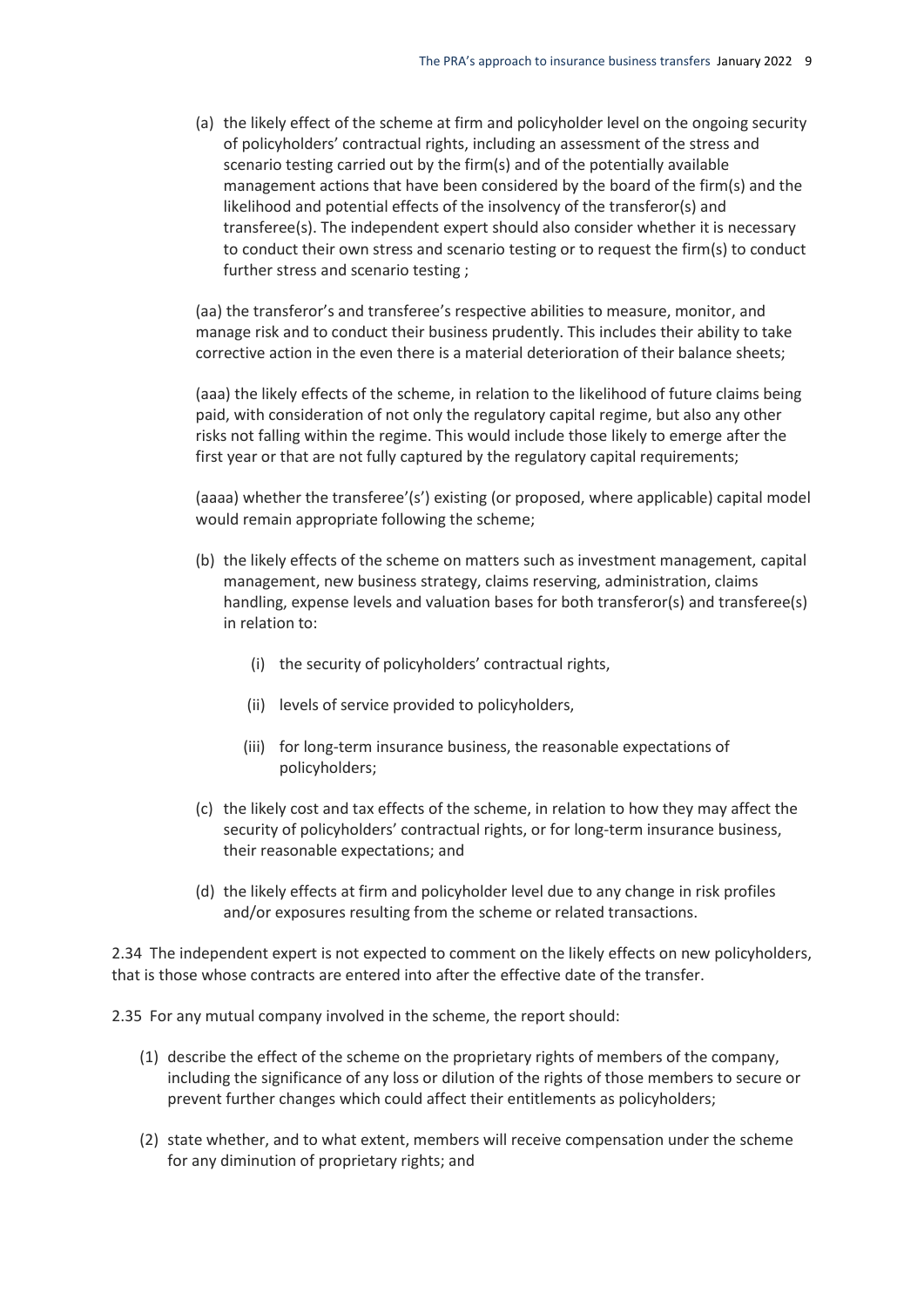- (3) comment on the appropriateness of any compensation, paying particular attention to any differences in treatment between members with voting rights and those without.
- 2.36 For a scheme involving long-term insurance business, the report should:
	- (1) describe the effect of the scheme on the nature and value of any rights of policyholders to participate in profits;
	- (2) if any such rights will be diluted by the scheme, describe how any compensation offered to policyholders as a group (such as the injection of funds, allocation of shares, or cash payments) compares with the value of that dilution, and whether the extent and method of its proposed division is equitable as between different classes and generations of policyholders;
	- (3) describe the likely effect of the scheme on the approach used to determine:
		- (a) the amounts of any non-guaranteed benefits such as bonuses and surrender values; and
		- (b) the levels of any discretionary charges;
	- (4) describe what safeguards are provided by the scheme against a subsequent change of approach to these matters (in  $2.36(1)$ –(3)) that could act to the detriment of existing policyholders of either firm;
	- (5) include the independent expert's overall assessment of the likely effects of the scheme on the reasonable expectations of long-term insurance business policyholders;
	- (6) state whether the independent expert is satisfied that for each firm, the scheme is equitable to all classes and generations of its policyholders; and
	- (7) state whether, in the independent expert's opinion, for each relevant firm the scheme has sufficient safeguards (such as principles of financial management or certification by a withprofits actuary or actuarial function holder) to ensure that the scheme operates as presented.

2.37 Where the transfer forms part of a wider chain of events or corporate restructuring, it may not be appropriate to consider the transfer in isolation and the independent expert should seek sufficient explanations on corporate plans to enable them to understand the wider picture. Likewise, the independent expert will also need information on the operational plans of the transferee and, if only part of the business of the transferor is transferred, of the transferor. These will need to have sufficient detail to allow them to understand in broad terms how the business will be run. The PRA expects the independent expert to comment on how any such plans (including other insurance business transfers involving the parties to the scheme) would impact the likely effects of the scheme at firm and policyholder level.

2.38 A transfer may provide for benefits to be reduced for some or all of the policies being transferred. This might happen if the transferor is in financial difficulties. If there is such a proposal, the independent expert should report on what reductions they consider ought to be made, unless:

(1) the information required is not available and will not become available in time for their report, for instance it might depend on future events; or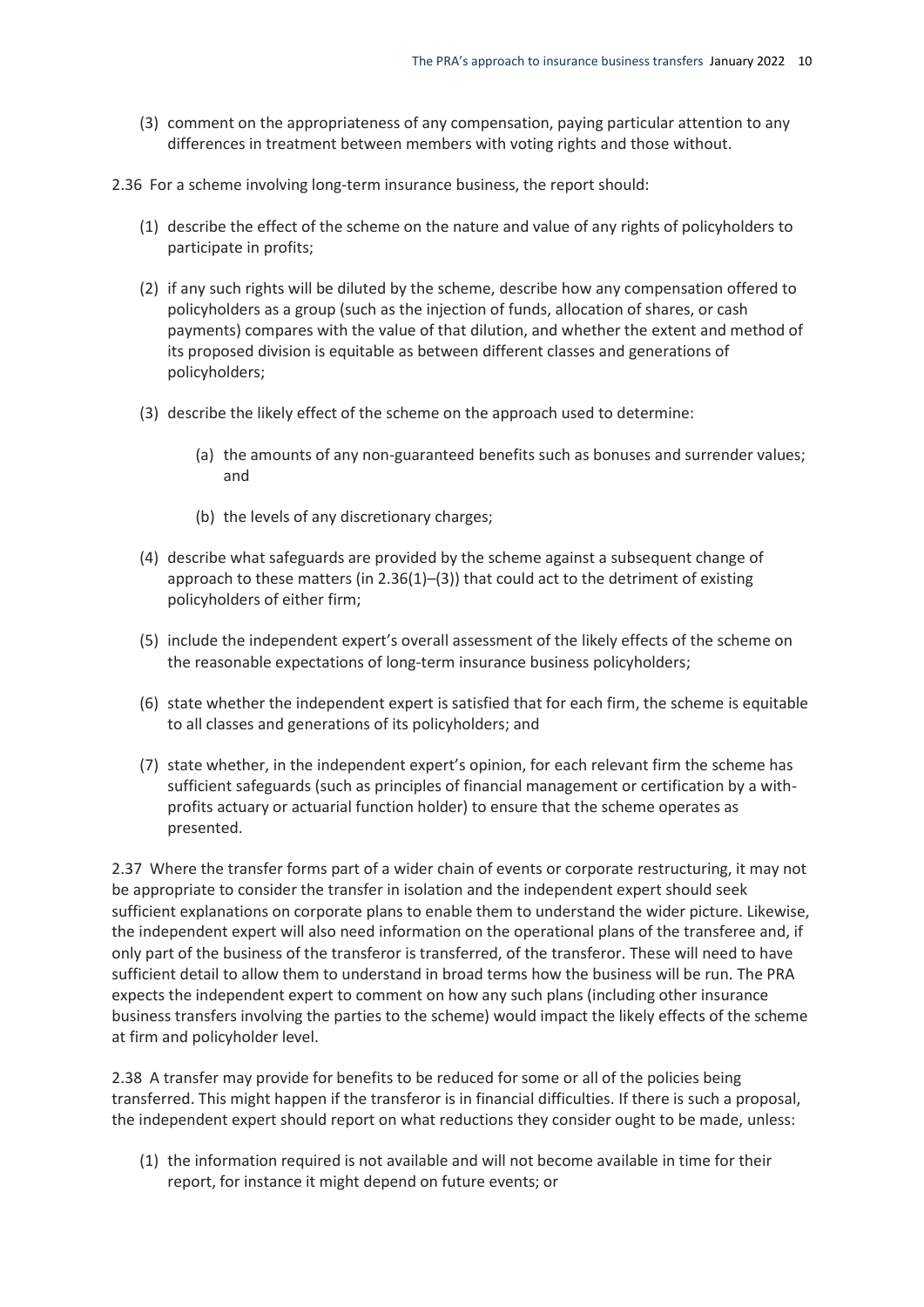(2) they are unable to report on this aspect in the time available.

Under such circumstances, the transfer might be urgent and it might be appropriate for the reduction in benefits to take place after the event, by means of an order under section 112 of FSMA. The PRA considers any such reductions having regard to its statutory objectives. Section 113 of FSMA allows the court, on the application of the PRA, to appoint an independent actuary to report on any such post-transfer reduction in benefits.

2.39 The PRA expects the independent expert to provide a supplementary report for the final court hearing. Any supplementary reports will form part of the scheme report required to be produced under section 109 of FSMA and must also comply with 2.30-2.37.

2.40 The purpose of the supplementary report is for the independent expert to provide an update on any relevant new information or events that have occurred since the date of the scheme report and to provide an opinion on whether they have affected the transfer. Matters that should be considered include, but are not limited to:

- (1) the most recent audited and unaudited available financial information in respect of the transferor and transferee, which the PRA would expect to have been internally validated;
- (2) any recent economic, financial or regulatory developments; and
- (3) any representations made by policyholders or affected persons that raise issues not previously considered in the scheme report.

2.40A In circumstances where there has been a duration between the directions hearing and the final court hearing of six months or more, it may be appropriate for the independent expert to produce an updated scheme report rather than a supplementary report. The PRA would assess this report as set out in 2.27A.

#### **Consultation with foreign regulators**

2.41 [Deleted]

2.42 [Deleted]

#### 2.43

(1) If the transferee is a Swiss general insurance company, it will be necessary for the PRA to obtain from the Swiss Financial Market Supervisory Authority (FINMA) or any successor Swiss regulatory body confirmation that the firm meets Switzerland's solvency margin requirements after the transfer.

(1A) If the scheme will result in the business being carried on from an establishment of the transferee in Gibraltar, it will be necessary for the PRA to obtain from the Gibraltar Financial Services Commission (or any successor regulator) confirmation that it meets Gibraltar's solvency margin requirements.

- (2) [Deleted]
- (3) [Deleted]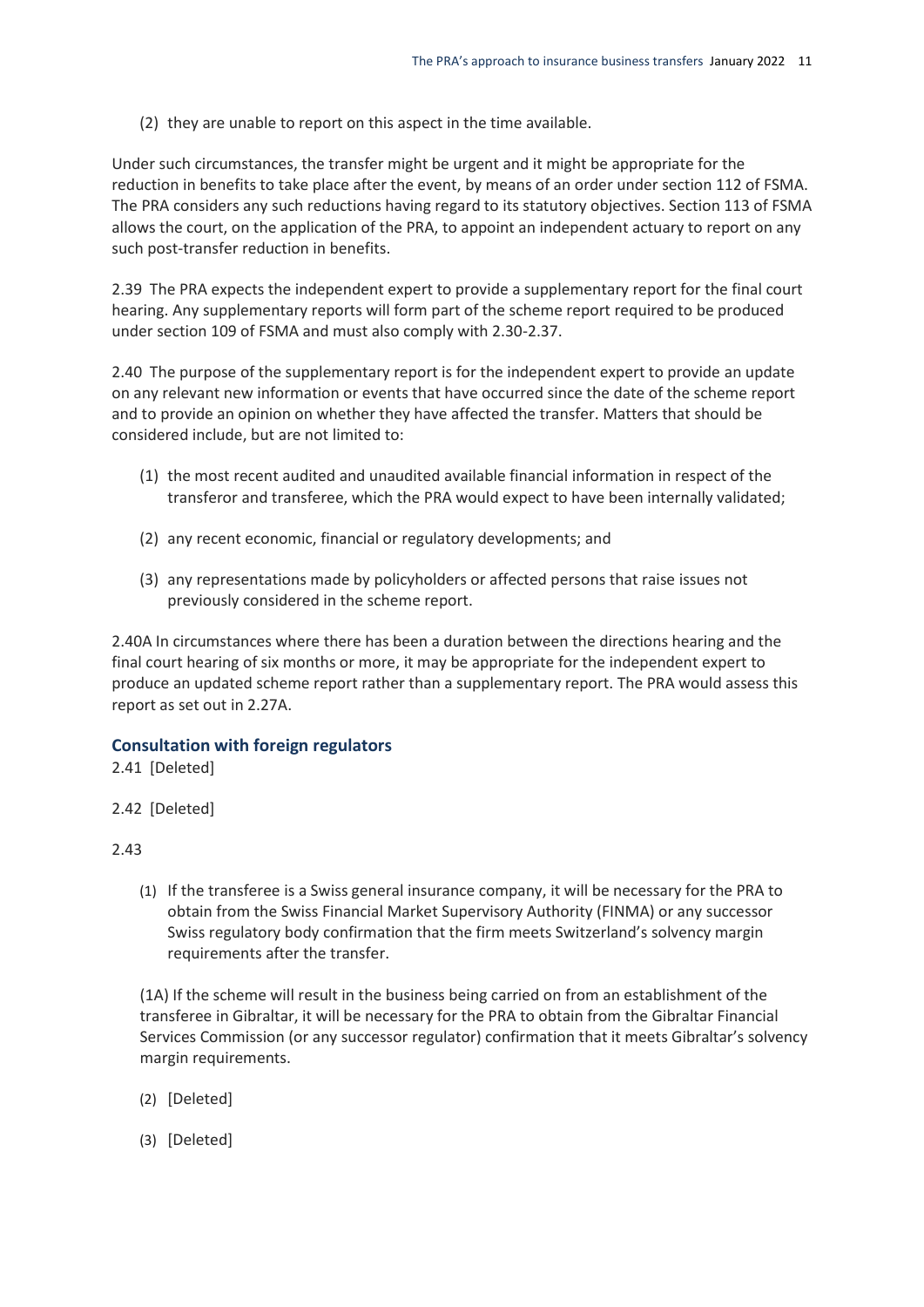- 2.44 [Deleted]
- 2.45 [Deleted]
- 2.46 [Deleted]
- 2.47 [Deleted]
- 2.48 [Deleted]

#### **Notice provisions**

2.49 Under the Business Transfers Regulations, unless the court directs otherwise, notice of the application must be sent to all policyholders of the parties and reinsurers (or a person acting on its behalf) any of whose contracts of reinsurance are proposed to be transferred as part of the insurance business transfer scheme. It may also be appropriate to give notice to others affected, for example, to anyone with an interest in the policies being transferred who has notified the transferor of their interest. This notice, along with other communications and advertising by or and on behalf of the firm(s), should provide details of how and when any representations by affected parties should be made in order to be considered by the court.

2.50 The Business Transfers Regulations require that notice of the application must be published in:

- (1) the London, Edinburgh, and Belfast *Gazettes*; and
- (2) unless the court directs otherwise, in accordance with requirements in those regulations.

The PRA may consider wider publication appropriate in some circumstances.

2.51 The Business Transfer Regulations require that the PRA approve in advance the notices sent to policyholders and published in the press.

2.52 Where a transfer involves underwriting members of Lloyd's as transferor or transferee, any notice requirements of the Society will also apply.

2.53 The PRA is entitled to be heard by the court on any application for a transfer. A consideration for the PRA in determining whether to oppose a transfer would be its view on whether adequate steps had been taken to tell policyholders and, as appropriate, other affected persons, about the transfer and whether they had adequate information and time to consider it. The PRA expects policyholders to be notified as soon as possible after the directions hearing and would not normally consider adequate a period of less than six weeks between sending notices to policyholders and the date of the court hearing. Therefore it would be sensible, before requesting from the court a waiver of the publication requirements or the requirement to send statements direct to policyholders, to consult the PRA and FCA on its views about what waivers might be appropriate and what substitute arrangements might be made. The PRA and FCA will take into account the practicality and costs of sending notices to policyholders (especially for firms in financial difficulty), the likely benefits for policyholders of receiving notices and the efficacy of other arrangements proposed for informing policyholders (including additional advertising or, where appropriate, electronic communication).

2.54 [Deleted]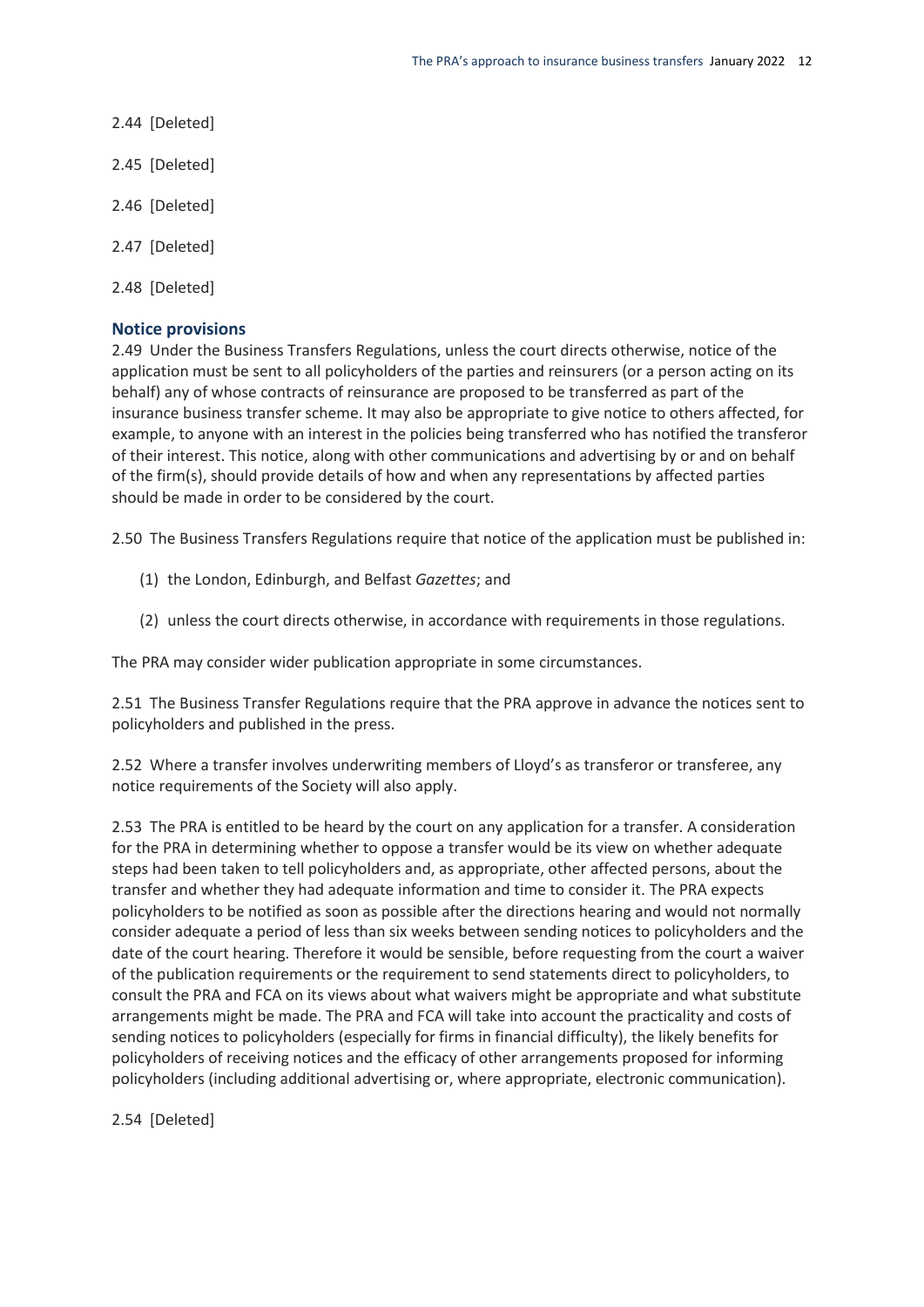#### **Statement to policyholders**

2.55 It would normally be appropriate to include with the notice referred to in 2.49 above a statement setting out the terms of the scheme and containing a summary of the scheme report. Ideally every recipient should understand in broad terms from the summary how the scheme is likely to affect them. This objective will be most nearly achieved if the summary is clear and concise while containing sufficient detail for the purpose. A lengthy summary or one that was hard to understand would not be appropriate. The Business Transfers Regulations require the scheme report, the notice and the statement to be made available to anyone requesting them. The internet can be used for this purpose if it is suitable for the person making the request.

2.56 Where the transferee is a friendly society, the notice should include information about the meeting at which a special resolution in accordance with paragraph 7 of Schedule 12 to the Friendly Societies Act 1992 is to be voted on, including the date of the meeting, how notice of the meeting is to be given to members and the terms of the special resolution. After the meeting the friendly society should inform the PRA whether the special resolution has been passed. The court will also need to be informed, so one way of informing the PRA may be to include it in the affidavit to the court.

2.57 The PRA should be given the opportunity to comment on the statement referred to in 2.55 above before it is sent, unless the PRA informs the promoters in writing that this is not necessary.

#### **Assessment of scheme and the PRA's report(s) to the court**

2.58 The assessment of the scheme is a continuing process, starting when the scheme promoters first approach the regulators about a proposed scheme. Among the considerations that the PRA may consider when reviewing the scheme are:

- (1) the potential risk posed by the transfer to its statutory objectives;
- (2) the purpose of the scheme;
- (3) how the security of policyholders' (who include persons with certain rights and contingent rights under the policies) contractual rights appears to be affected;

(3A) where the transferee is a firm in run-off, that the transferee has considered, and is able to demonstrate to the PRA that it has considered, the total uncertainty and risk over the time horizon of the runoff of a firm's obligations to its policyholders, including obligations relating to business agreed to be assumed following the relevant reference date ('the ultimate time horizon').13 The analysis should include the business being transferred.

- (4) how the scheme compares with possible alternatives, particularly those that do not require approval (whether by the court or the PRA);
- (5) [Deleted]

 $\overline{a}$ 

- (6) the compensation offered to policyholders for any loss of rights;
- (7) how any reinsurer of a transferor, whose contracts of reinsurance are to be transferred by the scheme may be affected;

 $^{13}$  In line with PRA Supervisory Statement 26/15 'Solvency II: ORSA and the ultimate time horizon – non-life firms', January 2016, para 1.5: [https://www.bankofengland.co.uk/prudential-regulation/publication/2015/solvency2-orsa-and-the-ultimate-time-horizon-non](https://www.bankofengland.co.uk/prudential-regulation/publication/2015/solvency2-orsa-and-the-ultimate-time-horizon-non-life-firms-ss)[life-firms-ss.](https://www.bankofengland.co.uk/prudential-regulation/publication/2015/solvency2-orsa-and-the-ultimate-time-horizon-non-life-firms-ss)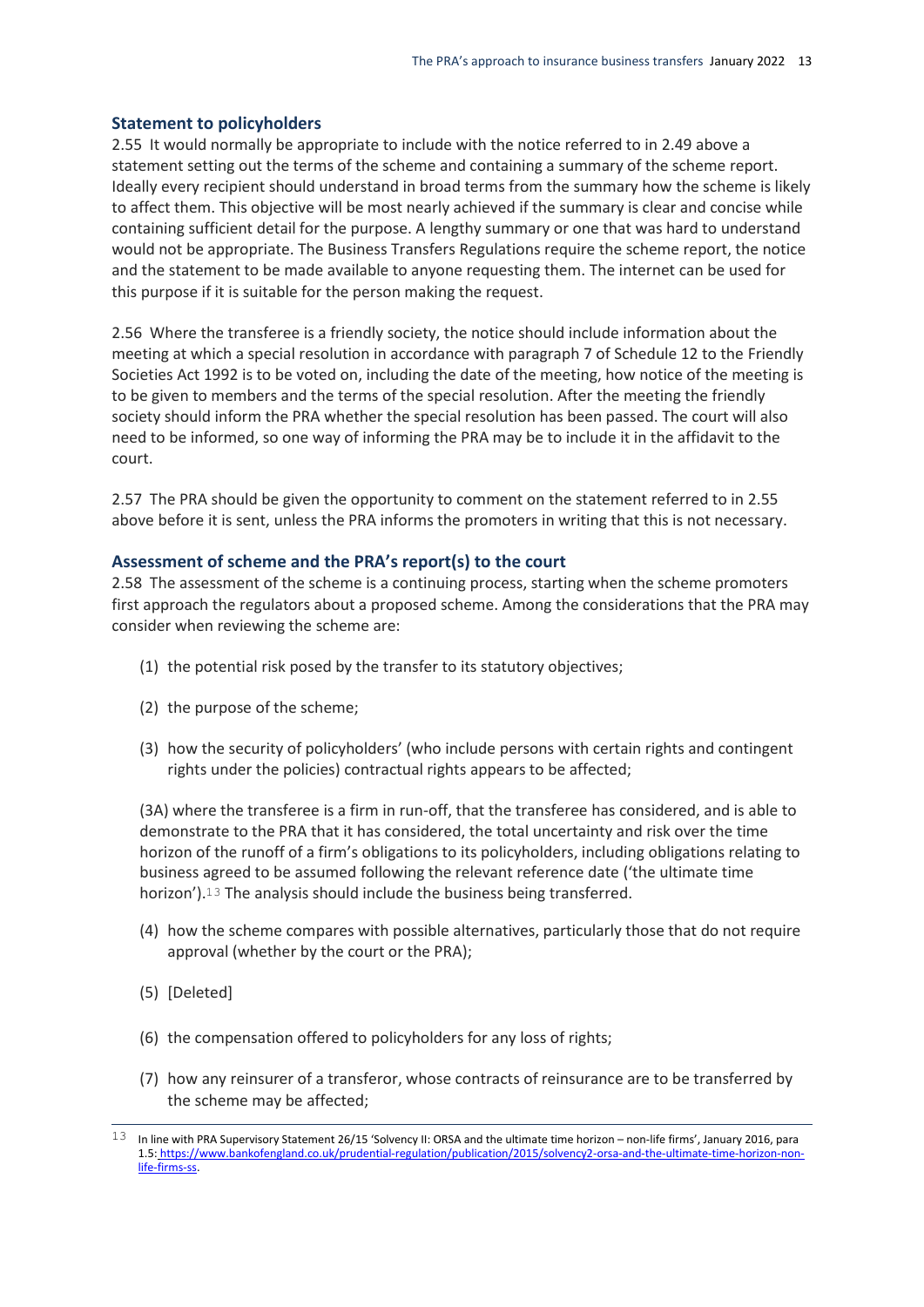- (8) how for other persons (besides policyholders and reinsurers) who have an interest in policies, their rights and the security of those rights appear to be affected;
- (9) the opportunity given to policyholders and other persons affected by the scheme to consider the scheme, that is whether they have been properly notified, whether they have had adequate information and whether they have had adequate time to consider that information;
- (10)the opinion of the independent expert;
- (11) for a transfer that involves underwriting members of the Society of Lloyd's, or persons who have ceased to be such a member, as transferor or transferee, the effect on the Society;
- (12) the views of other regulatory bodies consulted in connection with the proposed transfer; and
- (13) any views expressed by policyholders, reinsurers or any other affected parties.

2.59 The scheme report will be an important factor in the view the PRA forms on a scheme. The court will place considerable reliance on the opinions of the independent expert and the reasons for them. However the PRA will form its own view taking into account other relevant information and having regard to its statutory objectives.

2.60 The PRA may exercise its other powers under FSMA, if it considers this a more effective method of advancing its statutory objectives.

2.61 The PRA is not required under its statutory objectives to object to a scheme merely because another scheme might have been in the better interests of policyholders, if the scheme itself is not adverse to their interests. There may be circumstances where the PRA might require a firm to consider or to implement an alternative scheme.

2.62 Where a transfer involves underwriting members of the Society of Lloyd's, or persons who have ceased to be such a member, as transferor or transferee, the PRA will consult the Society. Where the business of a syndicate is being transferred, the transfer involves all members or former members participating in the relevant syndicate years.

2.63 The Business Transfer Regulations require that copies of the application to the court, the scheme report and the statement for policyholders referred to in 2.55 above are also given to the regulators.

2.64 The provision of reports from the PRA to assist the court is standard practice. A first report will be provided to the court in advance of the directions hearing and a second report will be provided to the court in advance of the final hearing. Where additional information needs to be given to the court by the PRA, this will be provided using the most appropriate format for the circumstances in each case, and may include the provision of one or more additional reports to the court.

2.65 In order to enable the PRA to assess the scheme and to facilitate the process, the parties to the proposed scheme will need to ensure timely provision of all relevant information to the PRA for its consideration of that scheme.

2.66 To enable the PRA to assess the scheme and facilitate the provision to the court of a first report in advance of a directions hearing, near final versions of relevant documents will need to be made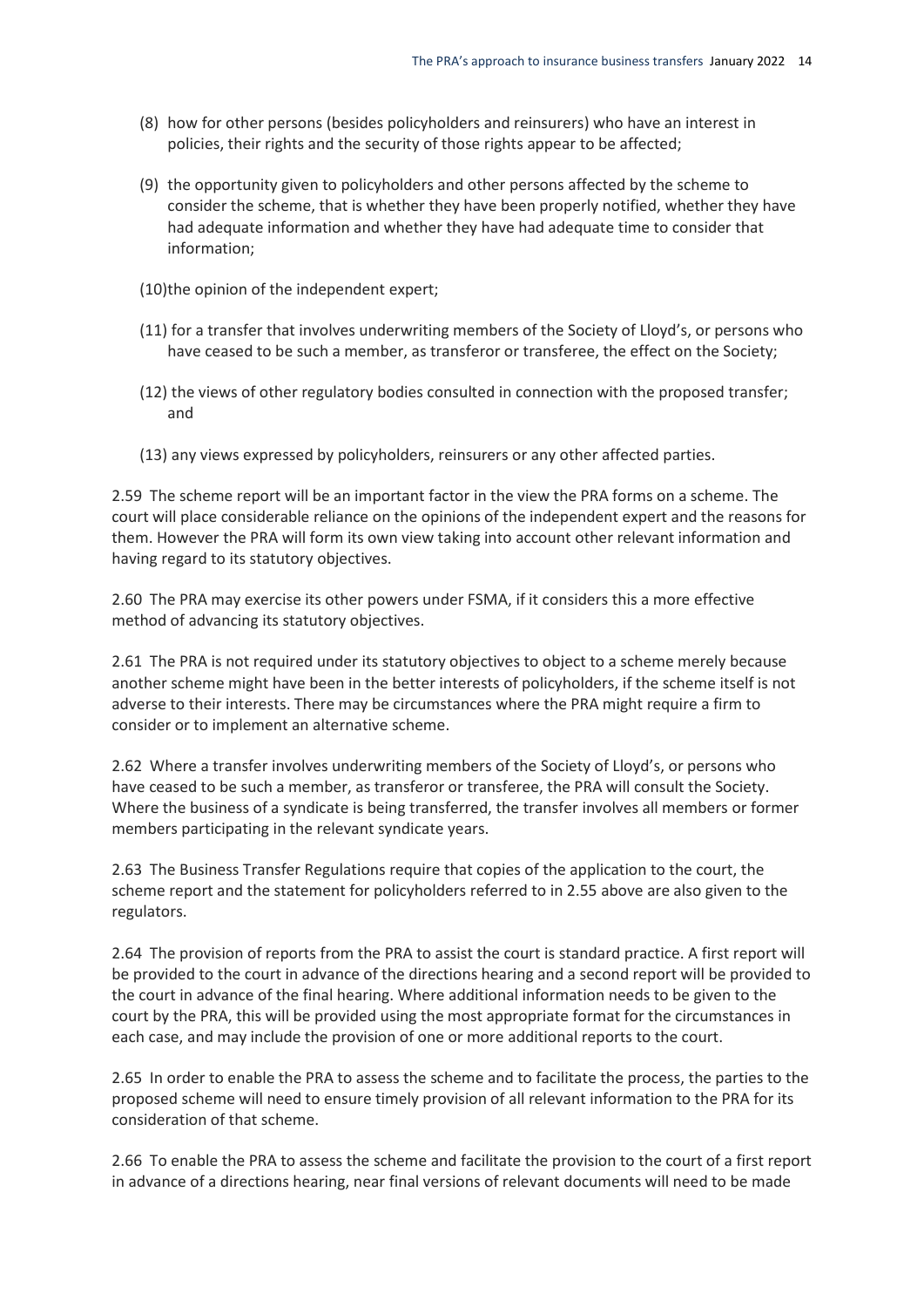available to the PRA as soon as practicable. Scheme promoters should be aware that the PRA expects near- final documents to be provided to it a minimum of six weeks before the scheme promoters submit documents to court ahead of the date set for the scheduled court hearing, except in exceptional circumstances, and where the PRA has agreed to this beforehand in writing. Where there is a failure to meet the PRA's expectations, the PRA will be less likely to be in a position to complete its assessment in advance of the hearing, which may result in the court hearing having to be postponed. Final versions of any such documents should be provided as soon as they are available.

2.67 Relevant documents in 2.66 will include:

- (1) the scheme report;
- (2) if the business to be transferred includes long-term insurance business, copies of reports on the transfer by the actuarial function holder and (if the insurance business includes withprofits business) the with-profits actuary of both firms;
- (3) draft notices under article 3 of the Business Transfers Regulations;
- (4) where a proposed transfer involves an underwriting member or former underwriting member of the Society as transferor or transferee, a copy of the resolution or certificate required by article 4 of Lloyd's Order 2001 (SI 2001/3626);
- (5) any witness statements or other evidence that the parties to the proposed transfer intend to submit to the court for the directions hearing; and
- (6) the draft order.
- 2.68 Matters included at 2.67 (5) above should include sufficient information to enable:
	- (1) [Deleted]
	- (2) the PRA (in consultation with the FCA) to decide whether to approve the notices at 2.67(3) above; and
	- (3) the regulators to form an opinion on any matters arising in connection with press advertising and notifications, including in relation to any waivers the parties to the proposed transfer intend to seek from the court under article 4 of the Business Transfers Regulations.

2.69 A copy of any order made at the directions hearing should be provided by the applicant(s) to the PRA as soon as it is available.

2.70 To enable the PRA to assess the scheme and to facilitate the provision to the court of any supplementary report(s) in advance of the final hearing, near-final versions of relevant documents will need to be made available to the PRA as soon as practicable. Scheme promoters should be aware that the PRA expects such documents to be provided to it a minimum of six weeks ahead of the date set for the scheduled court hearing If this timeline is not met, the PRA will be less likely to be in a position to complete its assessment in advance of the hearing scheduled hearing date and the hearing may have to be postponed. Final versions of any such documents should be provided as soon as they are available. Where there are policyholder representations or other material issues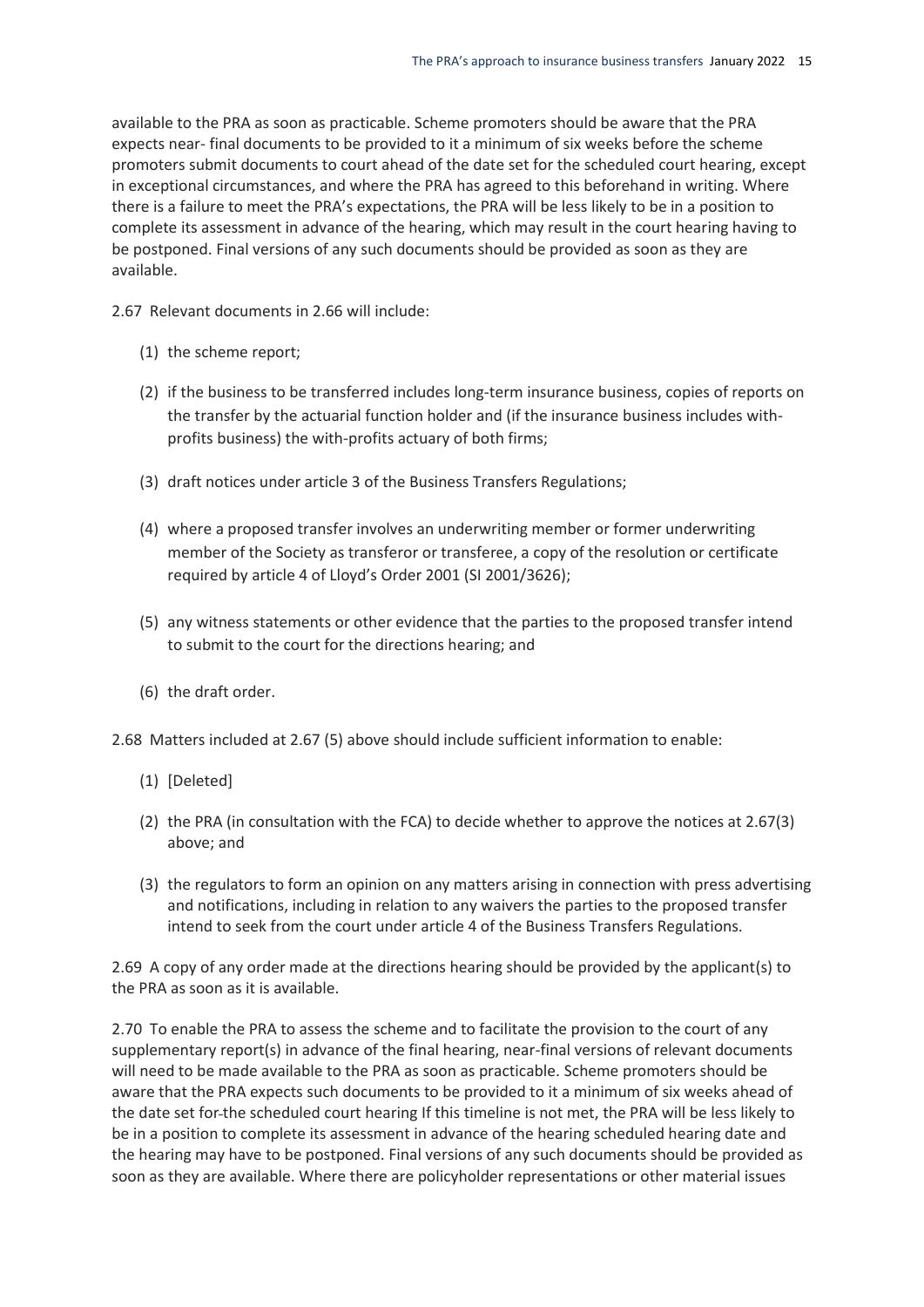that arise following the publication of the supplementary report, the PRA would expect updated versions or addendums to the supplementary report closer to the scheduled hearing date.

2.71 The relevant documents referred to in 2.70 will usually include:

- (1) any witness statements or other evidence that the parties to the proposed transfer intend to submit to the court for the final hearing;
- (2) the notice or notices published and sent in accordance with the order of the court at 2.69 above;
- (3) proof of publication of the notice or notices at (2);
- (4) any supplementary report(s) of the independent expert;
- (5) any objections or other representations received from policyholders and/or other affected persons together with any responses to any such objections or representations; and
- (6) the draft final order.

2.72 Where the PRA has made a report it will give a copy of its report to the court and will give a copy of its report as filed with the court to each of the parties to the proposed transfer as soon as practicable after such filing.

2.73 The parties to the proposed transfer should give a copy of any report at 2.72 to the independent expert.

2.74 The parties to the proposed transfer should, in each case, consider whether it would facilitate the effective running of the process to give copies to any other person, including any person who alleges that they would be adversely affected by the carrying out of the scheme and intends to be heard in accordance with section 110 of FSMA. Where any such provision is to be made, any necessary consents should first be obtained in respect of confidential information.

2.75 The court is likely to want to know the opinion of the PRA. The PRA will decide in each case, taking all relevant matters into account, the most effective method to make known to the court its opinion.

2.76 Where the PRA has indicated to the parties to the proposed transfer that it intends to appear at any hearing before the court in relation to a proposed scheme under Part VII of FSMA, electronic copies of documents filed with the court and the court bundle should be provided to it as soon as practicable.

#### **Post-transfer advertising**

2.77 [Deleted]

2.78 [Deleted]

2.79 [Deleted]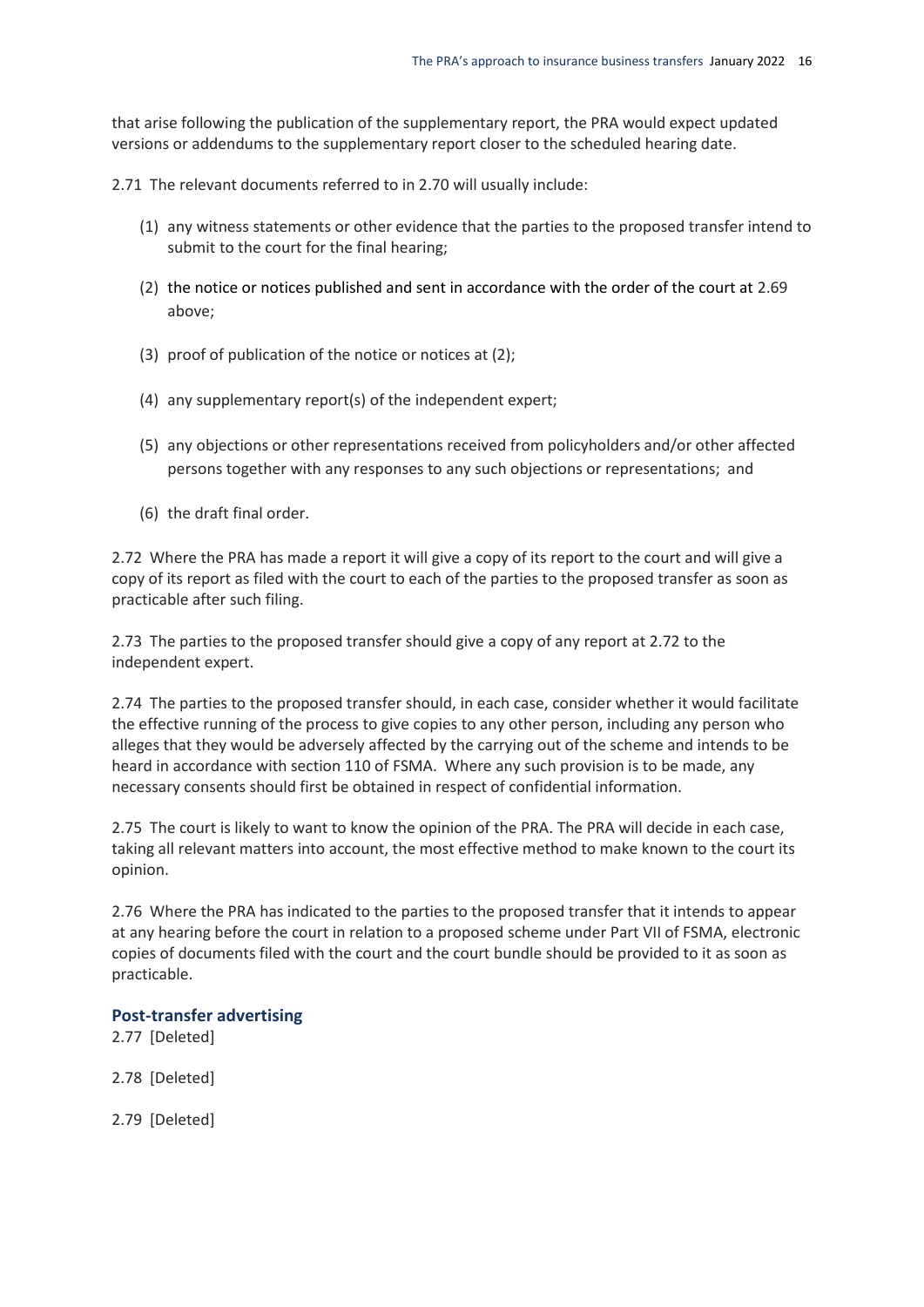#### <span id="page-19-0"></span>**Insurance business transfers from Switzerland**  $\overline{\mathbf{3}}$

#### **Introduction**

3.1 Under section 115 of FSMA, the PRA has the power to give a certificate confirming that a firm possesses the necessary margin of solvency, to facilitate an insurance business transfer to the firm under Swiss legislation from a Swiss general insurance company. This chapter provides guidance on how the PRA would exercise this power and on related matters.

#### **PRA response to proposal**

3.2 Unless otherwise expressly stated by the PRA, all the procedural aspects for dealing with insurance business transfers from Switzerland should be discussed by firms with the PRA in the first instance.

3.3 The PRA is required to co-operate with FINMA. If it has serious concerns about the proposed transferee, the PRA would inform FINMA within three months of the original request from it.

3.4 The PRA will request any relevant information from FINMA that would assist in determining whether the transfer is likely to have a material effect on the transferee.

3.5 If the effect of the transfer is not likely to be material and the PRA does not have serious concerns about the transferee, the PRA can reply favourably.

3.6 If the effect of the transfer may be material, the PRA will need to consider whether to request a scheme of operations or other information from the proposed transferee to assist in determining whether the likely effect of the transfer is such that the PRA should have serious concerns.

3.7 If the effect of the transfer may have a material adverse effect on the transferee or the security of policyholders, the PRA will consider whether it is appropriate to exercise its powers under FSMA to achieve its statutory objectives.

<span id="page-19-1"></span>3.8 If the transfer involves a transfer of business from a branch established in the United Kingdom, the PRA will consider whether the notification of UK policyholders and advertising of the transfer in the United Kingdom is appropriate.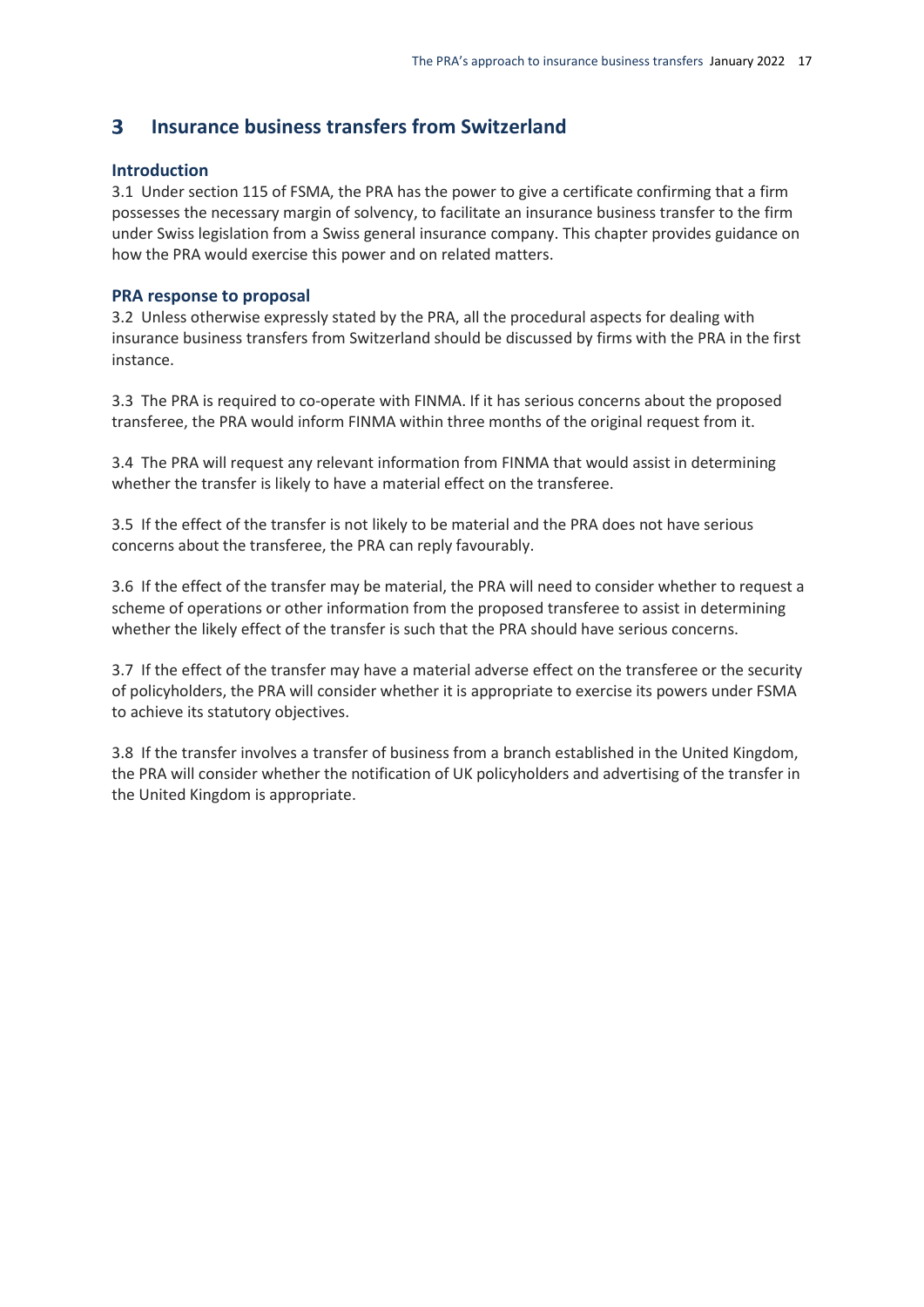#### 4 **Friendly society transfers and amalgamations**

#### **Introduction**

4.1 It is for the committee of management of a friendly society to decide whether to recommend an amalgamation or a transfer of engagements to the society's members. This chapter provides some details of the procedures to be followed and the information to be provided to a friendly society's members so that they are appropriately informed before they exercise their right to vote on the proposals.

#### **General considerations**

4.2 [Deleted]

4.2A Firms should first discuss with the PRA the procedural aspects for dealing with friendly society transfers and amalgamations. Friendly society transfers are governed by the Friendly Societies Act 1992. While there are parallels with the process for insurance business transfers under Part VII of FSMA, the PRA is the 'appropriate authority' under the Friendly Societies Act 1992 for confirming friendly society transfers from PRA authorised persons. The Friendly Societies Act 1992 governs transfers of engagements where the transferor is a friendly society and the transferee falls within the categories of person listed in section 86(1) of Friendly Societies Act 1992. The Friendly Societies Act 1992 does not govern insurance business transfers where the transferor is not a friendly society. Such transfers fall within Part VII of FSMA, including where the transferee is a friendly society.

4.2B Under the Friendly Societies Act 1992, the PRA is required to consult with the FCA prior to confirming a transfer.

4.3 Friendly societies are encouraged to discuss a proposed transfer or amalgamation with the regulators at an early stage to help ensure that a workable timetable is developed. This is particularly important for an amalgamation where additional procedures are required such as that described in 4.9.

4.4 The regulators will want to be satisfied that after an amalgamation or a transfer the business will be prudently managed and continue to comply with all applicable requirements.

4.5 For a transfer to another friendly society, if the conditions of 87(1) and 87(2) of the Friendly Societies Act 1992 are met, a report is required from the appropriate actuary of the transferee to confirm that it will meet the necessary margin of solvency. Where the conditions of 87(1) and 87(3) are met, the PRA may require a report from the appropriate actuary of the transferee to confirm that it will have an excess of assets over liabilities.

4.6 For a transfer of long-term insurance business, the PRA may, under section 88 of the Friendly Societies Act 1992, require a report from an independent actuary on the terms of the proposed transfer and on their opinion of the likely effects of the transfer on long-term policyholder members of either the transferor or (if it is a friendly society) the transferee. In addition, the PRA may request that the independent actuary considers the likely effects on any other policyholders or members impacted by the transfer. The PRA will take into account the scale and complexity of the transfer in its decision whether to require such a report. A summary is included in the statement sent to members and the full report is required to be made available to anyone on payment of a reasonable fee. The general principles in 2.30–2.37 of Chapter 2 apply to the independent actuary's report.

4.6A Where the reports detailed in paragraphs 4.5 and 4.6 are required, the PRA may request in certain instances that supplementary reports are produced, for example where there have been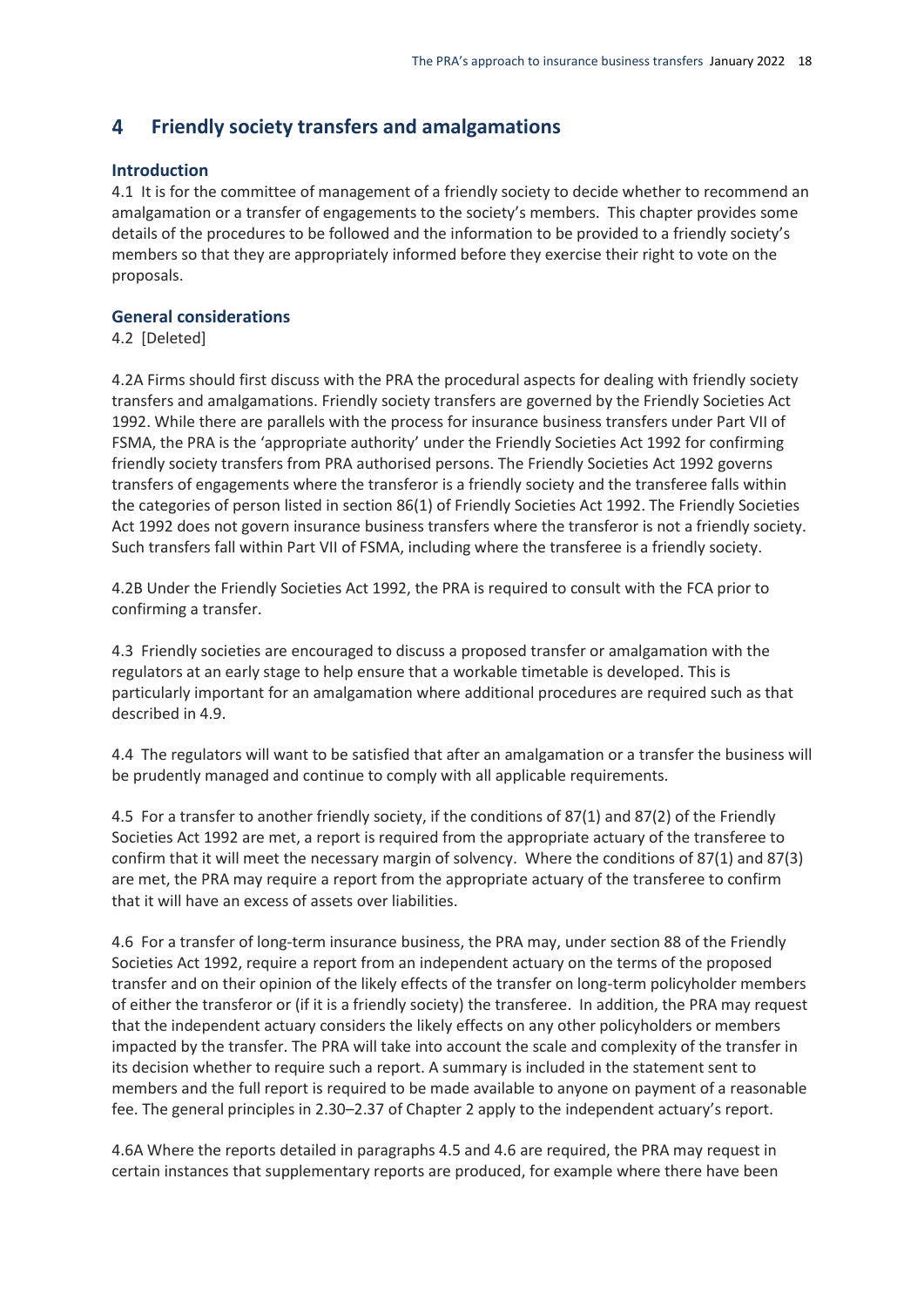material financial or other developments subsequent to the members' vote and prior to the confirmation hearing. In such instances, the PRA will consider the specific procedural implications of requesting a supplementary report on a case-by-case basis. For example, where the conclusions in the supplementary reports differ from those in the first reports the PRA notes this may necessitate further communications with affected members eligible to vote and/or additional advertising. Depending on the materiality of the conclusions reached, it may also lead to the requirement for a further member vote.

4.7 Under the Friendly Societies Act 1992 the PRA is required to confirm a proposed transfer of engagements. It will do so only where it is satisfied that the transfer is in the interests of the members of each friendly society participating in the transfer. The PRA will therefore ask that the participating societies' actuaries confirm that the transfer is in the interests of the members.

4.8 Under the Friendly Societies Act 1992, members will normally have the opportunity to vote on a proposed transfer or amalgamation (save for the exceptions set out in 4.12 and 4.13). A friendly society has to ensure that, before casting their votes, its members are clearly and fully informed of the terms on which the amalgamation or transfer of engagements is to take place and that they have all the information needed to understand how their interests will be affected. If the society's rules permit, delegates can vote except on an 'affected members' resolution' under section 86. The PRA may not confirm an amalgamation or a transfer if it considers that information material to the members' decision was not made available to all the members eligible to vote.

4.9 Amendments to a friendly society's registered rules may be necessary to permit a transfer to it. The FCA will need to be consulted in the usual way about registration of the appropriate rules. Similarly for an amalgamation, each of the amalgamating societies has to approve the memorandum and rules of the new society and the requirements of Schedule 3 to the Friendly Societies Act 1992 have to be met. It will be necessary to allow adequate time for these processes.

4.10 For an amalgamation the successor society, and for a transfer the transferee, may need to apply for permission, or to vary its permission, under Part 4A of FSMA. The regulators will need sufficient time before a transfer is confirmed to consider whether any necessary permission or variation should be given.

4.11 It is likely that the information sent to members with voting rights will include a statement explaining the reasons for the amalgamation or transfer and the choice of partner. Although this is not a statutory statement and not subject to the PRA's approval, the PRA's views on the content of the statement will be a factor that it will take into account before considering whether to confirm the amalgamation or transfer. A friendly society will therefore find it helpful to consult the PRA about the content of such a statement.

#### **Exercise of discretion by the PRA**

4.12 The PRA has discretion under section 86(3)(b) of the Friendly Societies Act 1992 to allow a transferee society to resolve to undertake to fulfil the engagements of a transferor society by resolution of the committee of management, rather than by special resolution. Among the issues that the PRA would wish to be satisfied on before exercising this discretion, are that the transfer will be in the interests of the members of both societies and that the transfer will not mean a change of policy by the transferee society. The PRA is unlikely to exercise this discretion unless the transferee is significantly larger than the business to be transferred.

4.13 The PRA has discretion under section 89 of the Friendly Societies Act 1992 to modify some of the requirements for a transfer of engagements from a friendly society, on the application of a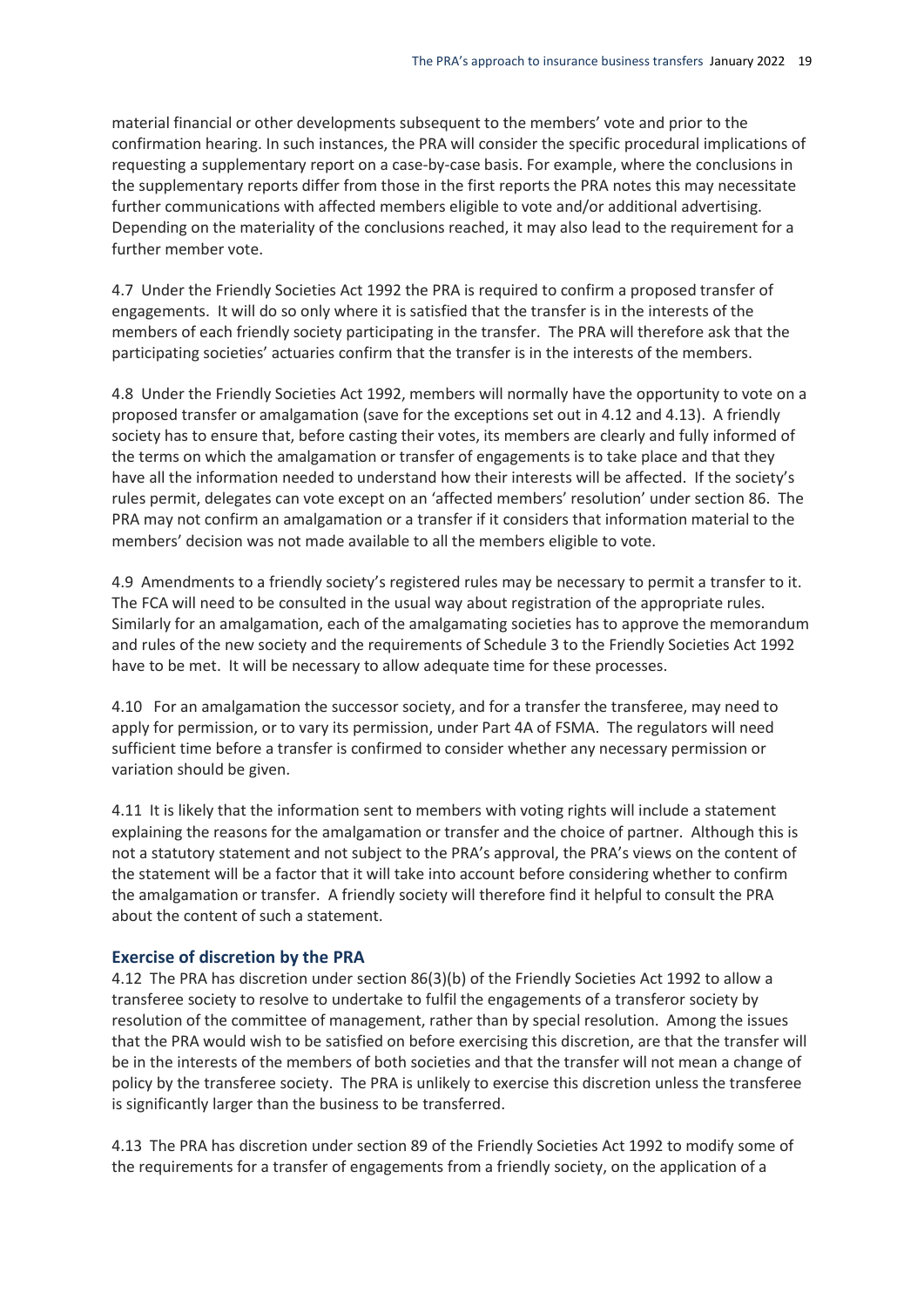specified number of its members, if it is satisfied that it is expedient to do so in the interests of its members or potential members.

#### **Schedule 15 statement to members**

4.14 Schedule 15 to the Friendly Societies Act 1992 requires a statement to be sent to every member of a friendly society entitled to vote on a transfer or amalgamation. Among other matters this statement has to cover the financial position of the friendly society and every other participant in the transfer or amalgamation. The members should be provided with sufficient financial information about the respective financial positions of the participants to gain an understanding of the relative financial strengths and key features of the participants. The statement has to include a summary of any actuary's report under section 88, though the PRA may direct that the summary is to be provided separately if inclusion appears impractical.

4.15 The financial information provided under 4.14 would normally contain comparative statements of balance sheets at the same date, and include main investments, reserves, regulatory capital requirements, capital coverage and funds or technical provisions, with details of the number of members of each participant as at the balance sheet date and the premium income of the relevant fund of each participant during the financial year to which the balance sheet relates. 4.16 to 4.179 below give further details of the financial information to be included.

4.16 If the information relates to a position some time in the past, the information should state that there has been no significant change or include a clear description of the changes. Differences in accounting policies and reporting requirements could lead to the loss of some comparability between participants. Such differences and their estimated financial effects (if any) should be explained.

4.17 The information should state whether any of the participants has any significant future capital commitments. The PRA will require it to state that the transfer of engagements or amalgamation will not conflict with any contractual commitment by a society, any subsidiary or any body jointly controlled by it and others.

#### 4.18 [Deleted]

4.19 The PRA may require confirmation from the auditors of either friendly society involved in the transfer or amalgamation about the reasonableness of any part of the information in the statement. For instance such confirmation would normally be required if the financial information relates to a date more than six months previously.

4.20 The statement is required to include particulars of:

- (1) any interest of the members of the committee of management in the amalgamation or transfer; and
- (2) any compensation or other consideration proposed to be paid to committee members or other officers of the society and to the officers of every other society or person participating in the amalgamation or transfer.

Under section 92 of the Friendly Societies Act 1992, any compensation must be approved by a special resolution, separate from any resolution approving other terms of the amalgamation or transfer. This enables members to vote on this as a separate issue.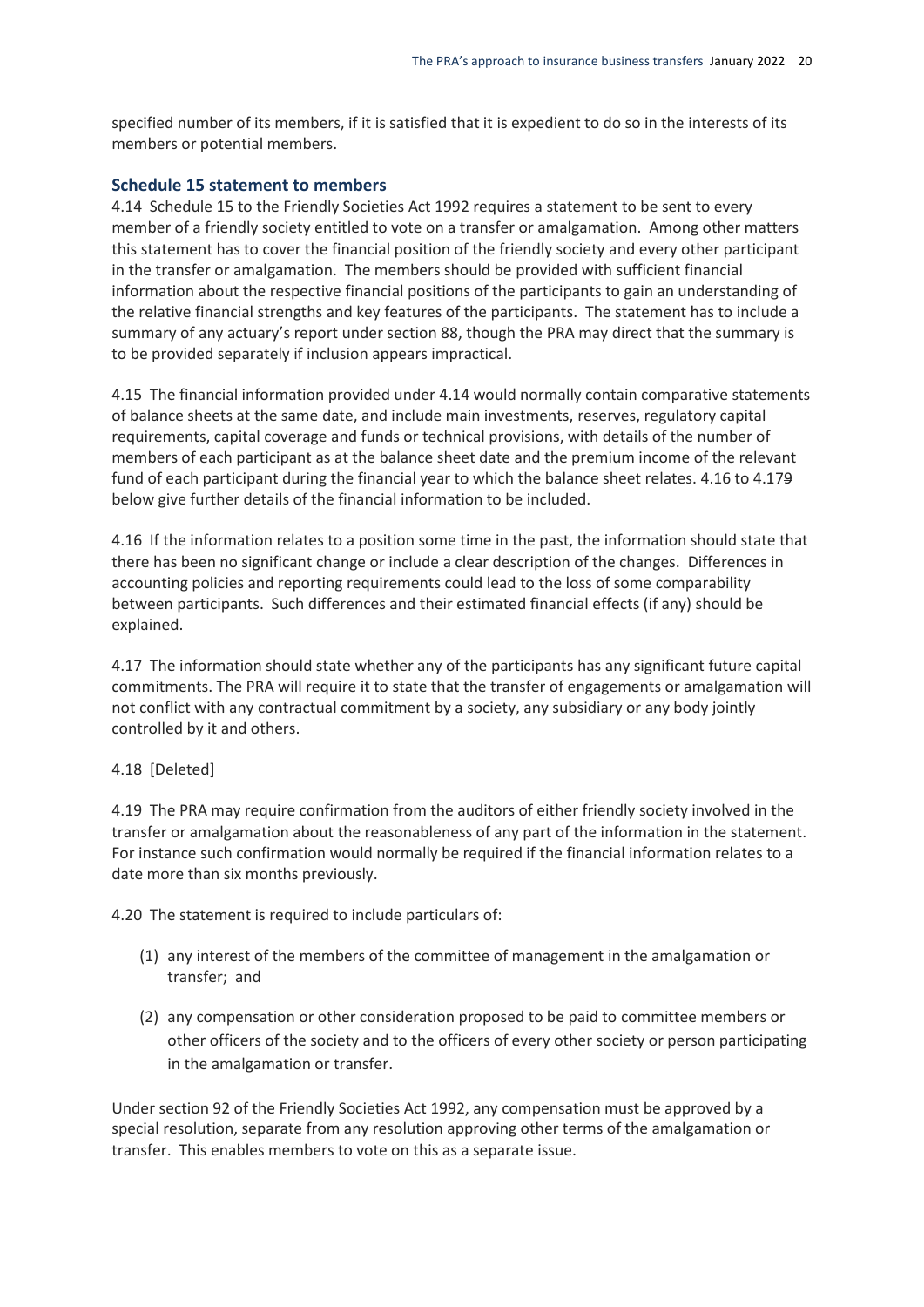4.21 Under schedule 15 to the Friendly Societies Act 1992, the PRA may require the statement to include any other matter. Under this provision, inclusion of the terms on which the amalgamation or the transfer of engagements is to be made will usually be required.

4.22 The statement should be approved by the PRA, after consulting with the FCA, prior to being shared with members, and the statement should be clearly separate from other information sent to members. If it is not in a self-contained document, the approved element should appear in a separate section. The PRA must approve the statement, but the society is responsible for the accuracy of the financial data; therefore, this clarification should be clearly set out in the statement.

4.22A The Friendly Societies Act 1992 prescribes that the statement should be provided to members a minimum of 14 days prior to the vote (or such longer period as required by the rules of the societies that have members who are eligible to vote on the transfer). In order to ensure members have sufficient time to consider the information, the PRA would expect this period to be longer in some circumstances, for example where a society has a very large membership or where a transfer is particularly complex.

4.23 [Deleted]

### **Confirmation procedures and criteria**

4.24 Under the Friendly Societies Act 1992:

- (1) when the members of a transferor society have approved the transfer of its engagements by passing a special resolution and the transferee has approved the transfer (by passing a resolution where the transferee is a friendly society); or
- (2) when two or more societies have approved a proposed amalgamation by passing a special resolution;

it, or they jointly, must then obtain confirmation by the PRA of the transfer. Notice of the application will need to be published in one or more of the London, Edinburgh or Belfast *Gazettes* and other newspapers as directed by the PRA. This notice should include information as to how members can make representations. If the PRA confirms a transfer, then the FCA will register the society's instrument of transfer after receiving an application on the appropriate form by the transferor society and the transferee. If the PRA confirms an amalgamation, the FCA will register the successor society. For transfers, all the property, rights and liabilities pass on the transfer date specified by the PRA on the registration certificate provided by the FCA. For amalgamations, all the property, rights, and liabilities pass on the date specified on the certificate of incorporation provided by the FCA.

### 4.25 [Deleted]

4.26 The criteria that the PRA must use in determining whether to confirm a proposed amalgamation or transfer is set out in Schedule 15 to the Friendly Societies Act 1992. These criteria include that:

- (1) confirmation must not be given if the PRA considers that:
	- (a) there is a substantial risk that the successor society or transferee will be lawfully unable to carry out the engagements to be transferred to it. For the purposes of this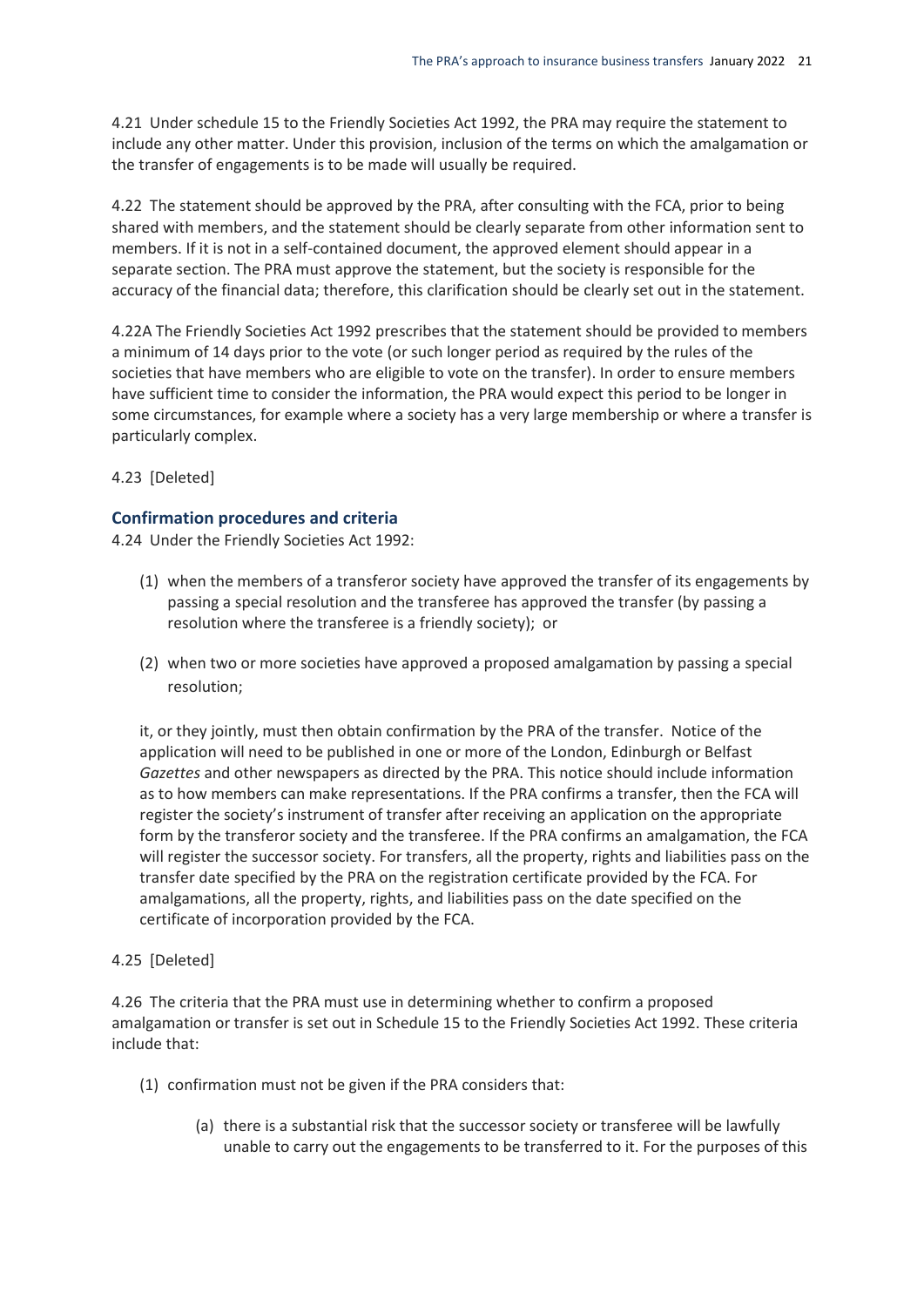condition, the PRA may have regard to the requirements of any country outside of the UK which appear to be relevant;

- (b) information material to the members' decision about the amalgamation or transfer was not made available to all the members eligible to vote;
- (c) the vote on any resolution approving the amalgamation or transfer does not represent the views of the members eligible to vote; or
- (d) some relevant requirement of the Friendly Societies Act 1992 or the rules of any of the participating societies was not fulfilled (but it can modify some requirements and direct that certain failures may be disregarded, see 4.13 above and 4.28 below);
- (2) the PRA must be satisfied that:
	- (a) the transferee or successor society will have any permissions necessary under Part 4A of FSMA;
	- (b) for a transfer, it is in the interests of the members of each friendly society participating in it; and
	- (c) [Deleted]
	- (d) for transfers which fall within scope of paragraph 15 of Schedule 15 to the FS Act, that every policy included in the transfer evidences a contract which was entered into before the date of the application; and
- (3) for a transfer, the transferee possesses the necessary margin of solvency after taking the proposed transfer into account or, where it is not required to maintain a necessary margin of solvency, possesses an excess of assets over liabilities (If the transferee is a Swiss general insurance company, then confirmation will be needed from FINMA that it meets Switzerland's solvency margin requirements).

4.26A The PRA would expect that an application is accompanied by an explanation of how the various confirmation criteria and relevant requirements under the Friendly Societies Act 1992 have been met.

4.27 If authorisation or a Part 4A permission is needed, the PRA will need to consider the application for authorisation or permission in the usual way. If the authorisation or permission is refused, confirmation cannot be given even if all the other criteria are met.

4.28 The PRA may (as an alternative to refusing confirmation) direct the society to remedy certain procedural defects in a proposed transfer or amalgamation, and after they have been remedied confirm the application. If it appears to the PRA that failure to meet a 'relevant requirement' of the Friendly Societies Act 1992 or the rules of the friendly society is not material to the members' decision, then it may direct that this failure is to be disregarded.

#### **Confirmation procedures: representations**

4.29 Any interested party has the right to make representations to the PRA about an application for confirmation of a transfer or amalgamation. This includes any person (whether a member of the friendly society or not) who claims that they would be adversely affected by the amalgamation or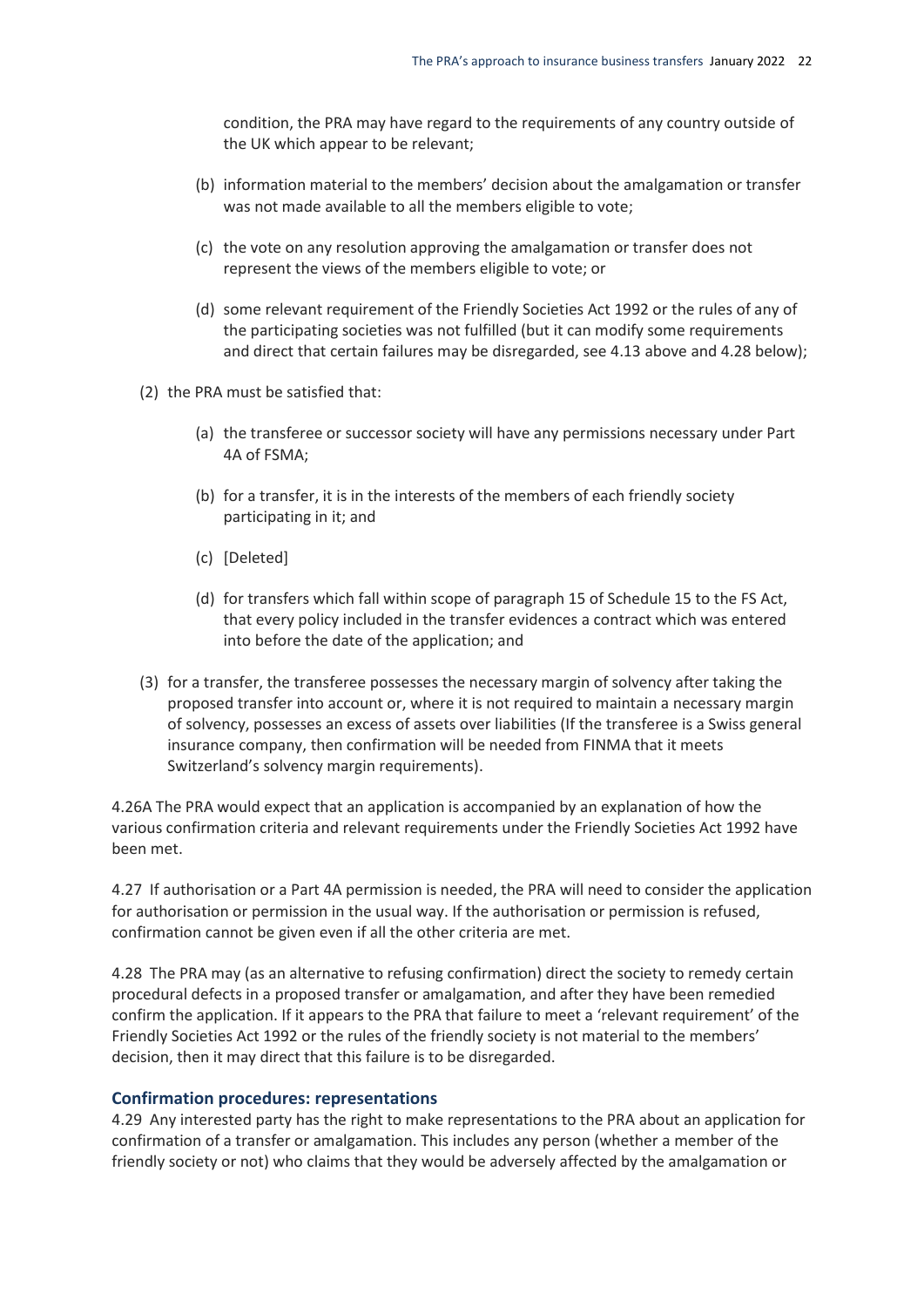transfer. The person making the representations should state clearly why they claim to be an interested party and the ground to which the representations are directed.

4.30 Written representations, or written notice of a person's intention to make oral representations, or both, are required to reach the PRA by the date published in the relevant *Gazettes* and other newspapers. Those giving notice of intent to make oral representations are advised to state the nature and general grounds of the oral representations they intend to make. Persons who make written representations but subsequently decide also to make oral representations are required, nevertheless, to give notice of that intention, in writing, to the PRA by the same date.

4.31 The PRA will send copies of all written representations to the society, and will give them an opportunity to comment on the representations. The PRA also expects the society to respond directly in writing in advance of the hearing to those that have made representations. The PRA # may consider the written representations and the society's response to them, before the date set for any pre-confirmation hearing to hear oral representations. A synopsis of the written representations (probably in the form of a summary of each of the points made and the numbers of persons making each point) and the society's responses will be made available to those participating in any pre-confirmation hearing. This is intended to inform those making oral representations of the points already being considered by the PRA. In addition to written representations sent to the PRA, it is likely that members will also raise concerns with the society directly. The regulators would expect the society to share summaries of these member communications and its assessment of the issues raised.

4.32 The regulators expect that any documents referred to in the society's comments will be made available by the society for inspection at its registered office, its website and, if reasonably possible, at the venue of the hearing on the date of the hearing. However if a society applies to put documents which it considers to be sensitive to the regulator(s) in confidence, the regulators will balance any disadvantage this might cause interested parties in making representations against the commercial damage that publication of the documents might cause, and may permit the documents or sensitive parts of them not to be available for inspection.

#### **Pre-confirmation hearing**

4.33 Interested parties may be represented and may make collective representations. Such arrangements should be notified to the PRA in advance to enable it to make appropriate arrangements.

4.34 The hearing will be at a time and place that will be notified to the participants and will be conducted by the PRA's representatives. The hearing may last longer than one day and may be adjourned. The PRA will try to tell participants when they may expect to make their representations and when the society may be expected to respond.

4.35 The PRA expects that any pre-confirmation hearings will be held in public though this is not required. At the start, members of the general public and the press will be asked to wait outside while participants are asked if any of them has good reason to object to the admission of the general public or the press. Unless an objection by a participant is upheld by the PRA's representatives, the press and the general public will then be admitted, within the limits of the space available. The PRA's representatives may decide that parts of the hearing will be in private if that appears to them to be necessary.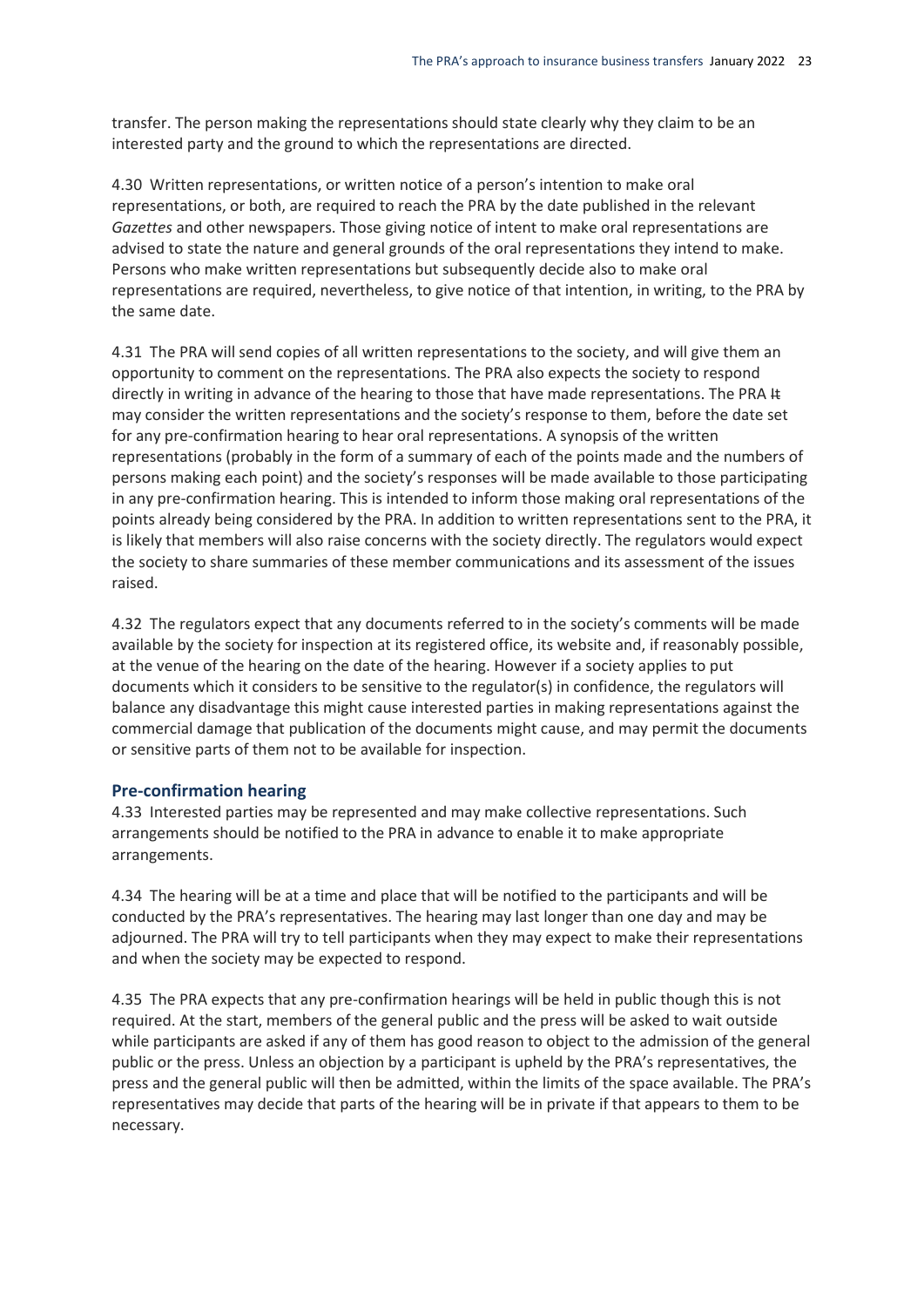4.36 The procedure will be informal. All participants will be expected to speak concisely and avoid repetition. The PRA will, as far as practicable, help those who are not professionally represented. Those taking the hearing may question the participants. The sequence of events will normally be:

- (1) any preliminary matters (such as the admission of the public or other procedural questions) will be dealt with;
- (2) the chair of the hearing will introduce the proceedings;
- (3) the society representatives will be invited to speak on the application, including a description of the events at the meeting at which the resolution to amalgamate or transfer was put to the members, a statement of the voting on the resolution, and any other matters that they wish to introduce at that stage;
- (4) the other participants will be invited to speak to their representations. The PRA expects to call them in order of a list arranged, as far as possible, by subject matter;
- (5) the society representatives will be invited to reply to, or comment on, the points made by the other participants; and
- (6) the other participants will be invited to comment on the society's replies.

4.37 The procedure in 4.36 above may be varied according to the circumstances at the hearing, and is intended only as a guide. The hearing may be adjourned if the PRA's representatives consider it necessary in order to enable facts to be checked or additional information to be obtained.

4.38 The PRA will not decide whether to confirm the transfer or amalgamation at the hearing. A copy of its written decision, including its findings on the points made in representations, will be sent to the society and to those making representations. It will also be available to any other person on request and may be published.